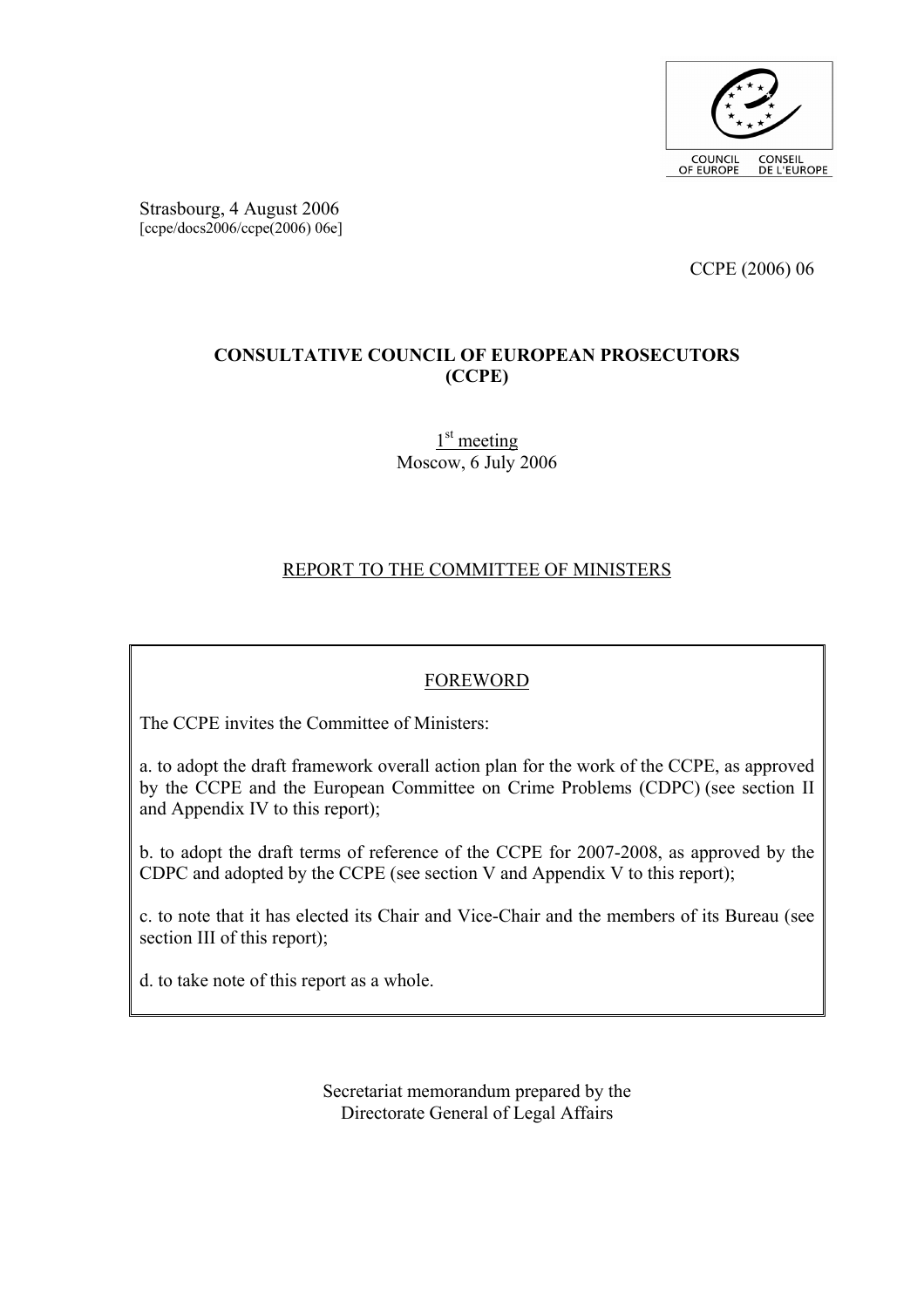#### **CONTENTS**

### page I. INTRODUCTION ...................................................................................................... 3 II. FRAMEWORK OVERALL ACTION PLAN FOR THE WORK OF THE CCPE... 4 III. ELECTION OF THE CHAIR AND VICE-CHAIR OF THE CCPE BUREAU.... 4 IV. CO-OPERATION WITH OTHER COUNCIL OF EUROPE BODIES ................ 4 V. DRAFT TERMS OF REFERENCE OF THE CCPE FOR 2007-2008 ...................... 5 VI. WORKING METHODS OF THE CCPE............................................................... 5 VII. DATES OF THE NEXT MEETINGS.................................................................... 5 APPENDIX I Liste of participants ..................................................................................... 6 APPENDIX II Agenda...................................................................................................... 12 APPENDIX III Conclusions of the  $7<sup>th</sup>$  session of the CPGE 15 APPENDIX IV Draft framework overall action plan for the work of the CCPE............. 20 APPENDIX V Draft term of reference of the CCPE for 2007-2008................................ 32 APPENDIX VI Message of the President of the CCJE.................................................... 35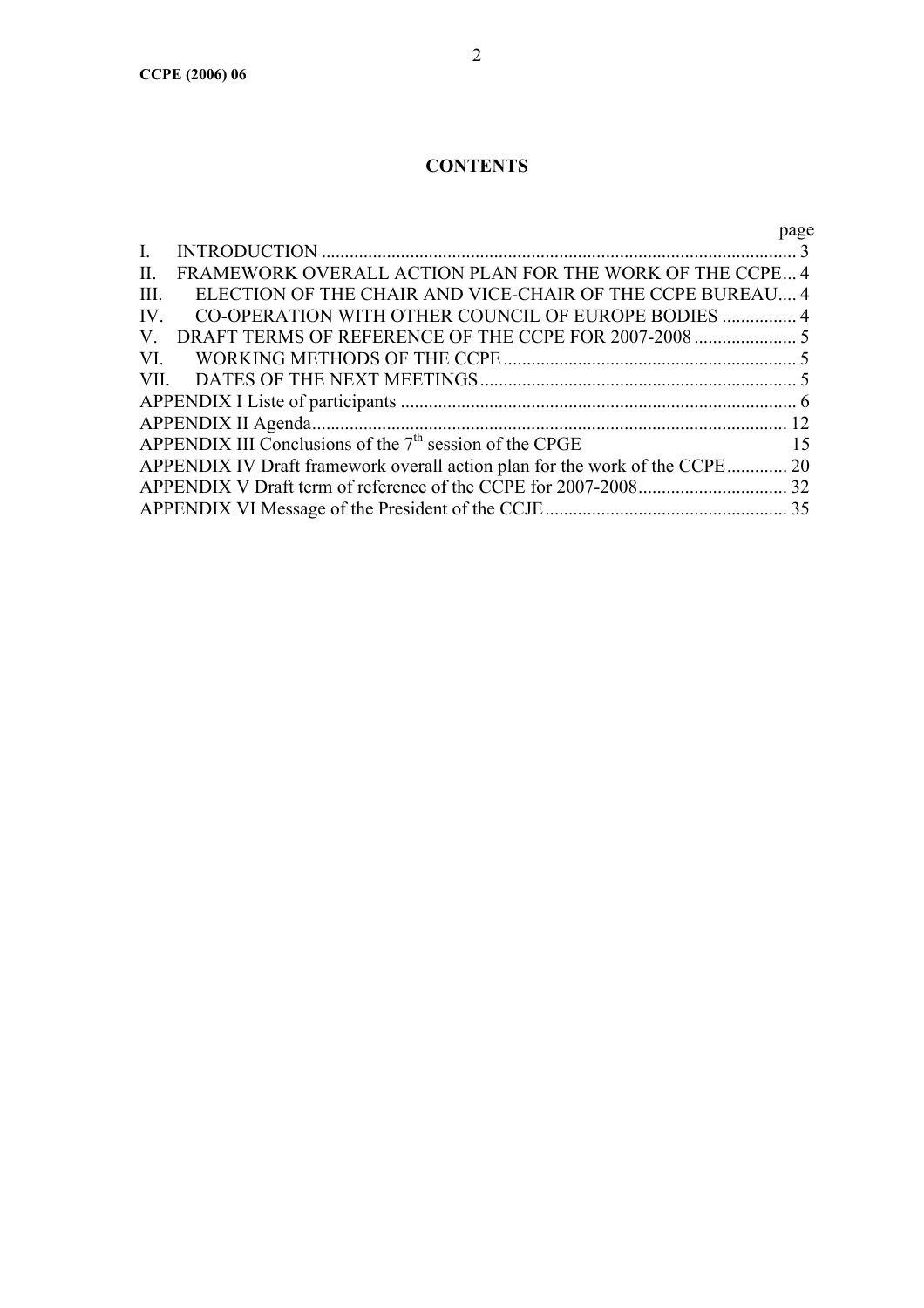#### REPORT TO THE COMMITTEE OF MINISTERS

#### **I. INTRODUCTION**

1. The Consultative Council of European Prosecutors (CCPE) held its first meeting in Moscow (Russian Federation) on 6 July 2006. It was opened by Ms Margaret KILLERBY, Head of the Department of Crime Problems in the Directorate General of Legal Affairs. The list of participants appears in Appendix I to this report.

2. The CCPE wished to thank the Russian authorities, and in particular Mr Yuri CHAIKA, Prosecutor General of the Russian Federation, for hosting its first meeting. It appreciated the comfortable working conditions and the warm welcome extended by its Russian hosts.

3. It examined and adopted the agenda, as it appears in Appendix II to this report.

4. The CCPE expressed its satisfaction with the success of the  $7<sup>th</sup>$  Session of the Conference of Prosecutors General of Europe (CPGE), held in Moscow on 5 and 6 July 2006 on the theme "The role of the public prosecutor in the protection of individuals". It warmly welcomed the fact that the CPGE had been put on an institutional footing in the form of the CCPE and particularly appreciated the CPGE's support for its mission and the confidence it had shown by assigning it specific tasks, set out in the conclusions of the  $7<sup>th</sup>$ Session (see Appendix III to this report). It accepted these tasks and decided to include them in the CCPE's priority activities.

5. The CCPE took note with great interest of the report presented by Mr Harald RANGE (Germany), Chair of the CPGE Co-ordinating Bureau, on the CPGE's work. It wished, like the Chair of the CPGE Bureau, to thank Ms Anita VAN DE KAR for effectively overseeing the work of the CPGE and making an appreciable contribution to placing the conference on an institutional footing, and welcomed her successor, Ms Danuta WIŚNIEWSKA-CAZALS.

6. The CCPE examined and adopted the draft framework overall action plan for the work of the CCPE and submitted it to the European Committee on Crime Problems (CDPC) for final approval (by a written consultation procedure) with a view to its transmission to the Committee of Ministers for adoption (see section II and Appendix IV to this report).

7. The CCPE invited the Committee of Ministers to adopt its terms of reference for 2007-2008 (see section V and Appendix V to this report).

8. The CCPE elected Mr Harald RANGE (Germany) Chair and Mr Peter POLT (Hungary) Vice-Chair of the CCPE, and nine members of its Bureau (see section III of this report).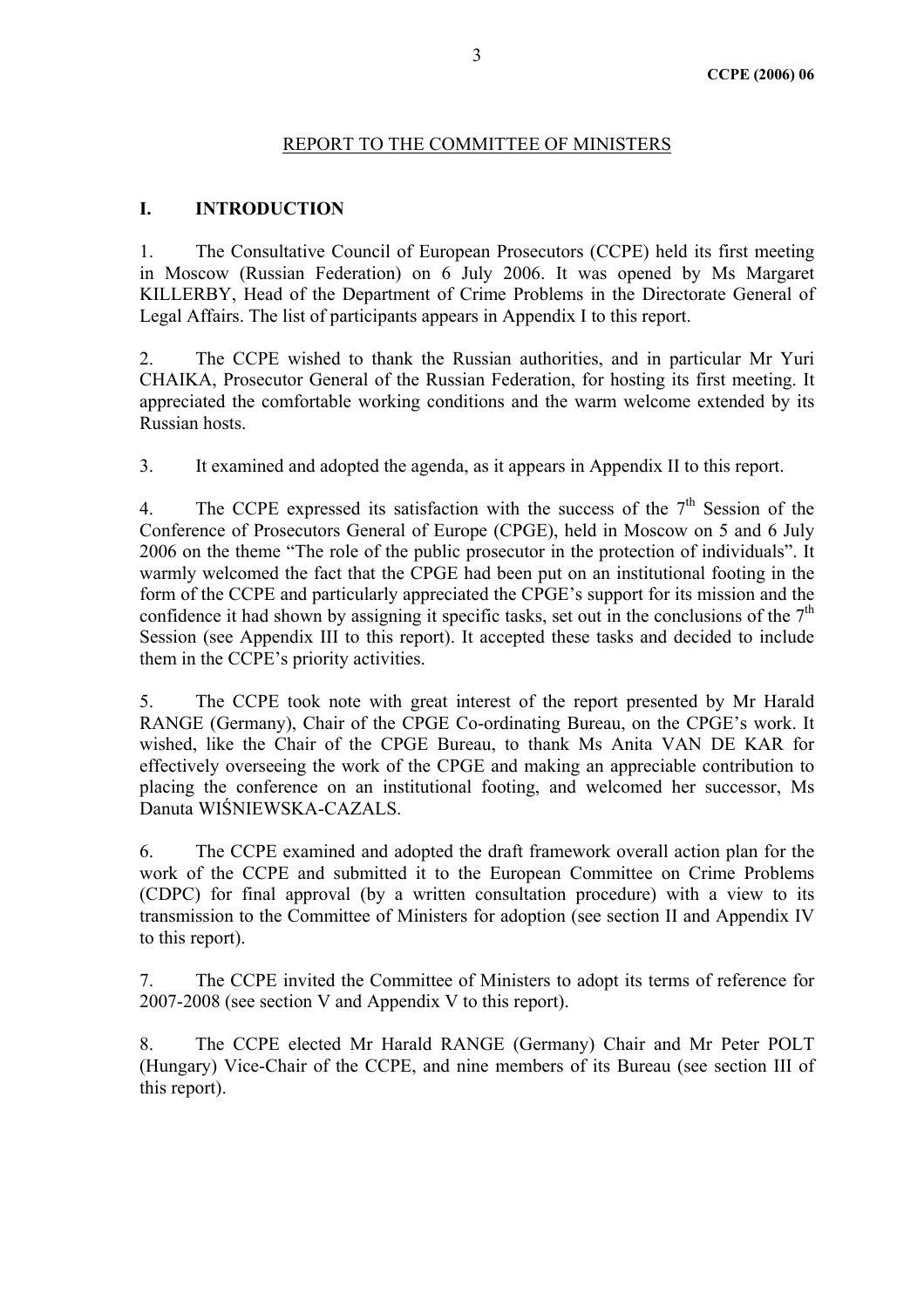$\overline{a}$ 

### **II. FRAMEWORK OVERALL ACTION PLAN FOR THE WORK OF THE CCPE**

9. The CCPE examined the draft framework overall action plan for its work, as approved by the CDPC, and decided in the light of the conclusions adopted at the close of the  $7<sup>th</sup>$  Session of the CPGE (Moscow, 5 and 6 July 2006) to include in Appendix II ("CCPE priority actions"), after paragraph 5, the following theme: the duties of public prosecutors in the criminal field towards victims and witnesses, and in particular those who are juveniles (see Appendix IV to this report).

10. It instructed its Bureau to draw up an order of priority for future activities in the light of comments from CCPE members, who were invited to send their comments by email by 31 August 2006 to the following address:  $dg1.cope@coe.int.$ 

11. As decided by the CDPC (see CDPC (2006) 17 REV, paragraph 107), the CCPE would forward the draft revised framework overall action plan to the CDPC Bureau for final approval and then to the Committee of Ministers for adoption.

### **III. ELECTION OF THE CHAIR AND VICE-CHAIR OF THE CCPE BUREAU**

12. Mr Harald RANGE and Mr Peter POLT were unanimously elected Chair and Vice-Chair respectively of the CCPE for a term of one year. They would automatically be members of the CCPE Bureau.

13. In accordance with the provisions of Resolution Res(2005)47, the CCPE elected nine other Bureau members: Ms Raija TOIVIAINEN (Finland), Mr Vito MONETTI (Italy), Mr Jerzy SZYMAŃSKI (Poland), Mr João Manuel da SILVA MIGUEL (Portugal), Mr Yuri CHAIKA (Russian Federation), Ms Katarina LAIFEROVA (Slovakia), Mr Antonio VERCHER NOGUERA (Spain), Mr Roy JUNKIN (United Kingdom) for a two-year term and Mr Olivier de BAYNAST (France) for a one-year  $term<sup>1</sup>$ .

14. In the light of the election results, the CCPE agreed to give Mr Jovan KRSTIC (Serbia) the status of substitute member of the Bureau. The substitute member could become a fully-fledged member of the Bureau if one of the members left the Bureau (if, for example, a member resigned in the course of his or her term of office or did not stand for re-election).

### **IV. CO-OPERATION WITH OTHER COUNCIL OF EUROPE BODIES**

15. The CCPE welcomed the involvement in its work of Mr Eugenio SALVAGGI, CDPC representative, and appreciated the warm message from Mr Raffaele SABATO, Chair of the Consultative Council of European Judges (CCJE), who had been unable to attend the meeting in person (the CCJE Chair's message appears in Appendix VI to this report).

<sup>&</sup>lt;sup>1</sup> Under Article 13.c of Appendix I to Resolution Res(2005)47, "In order to ensure partial replacement of the Bureau each year, the first term of at least one such member shall be limited to one year."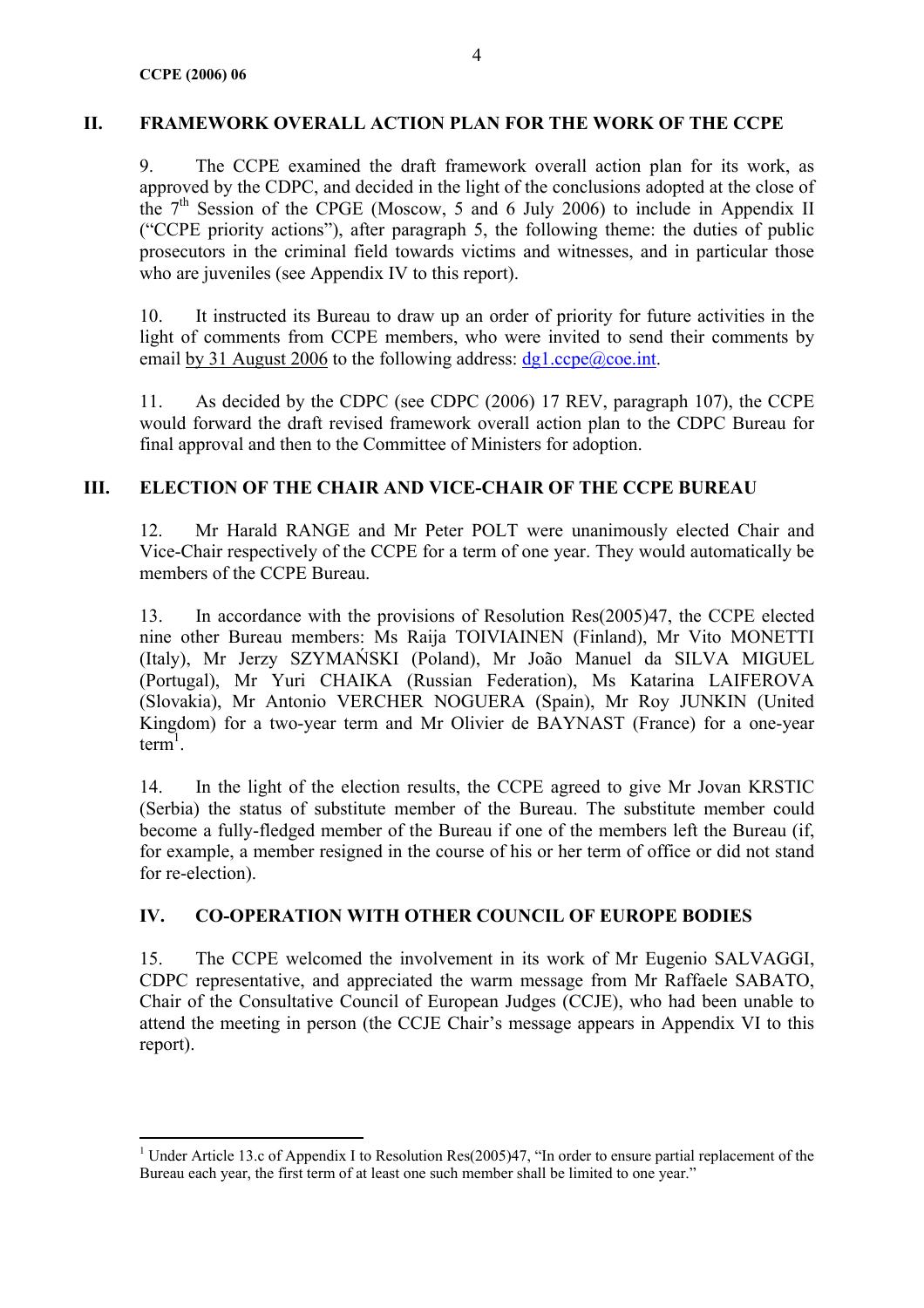16. The CCPE decided that Mr João Manuel da SILVA MIGUEL (Portugal) would represent it on the CDPC and that Mr Antonio VERCHER NOGUERA (Spain) would represent it at CCJE meetings.

17. The CCPE considered that it was also important to co-operate with the European Commission for the Efficiency of Justice (CEPEJ) and therefore decided to mention such co-operation in its draft terms of reference for 2007-2008. Subject to the agreement in principle of CEPEJ, it decided that Mr Vito MONETTI (Italy) would represent it at CEPEJ meetings<sup>2</sup>.

### **V. DRAFT TERMS OF REFERENCE OF THE CCPE FOR 2007-2008**

18. The CCPE examined its draft terms of reference for 2007-2008, as approved by the CDPC. It decided to include CEPEJ among the participants (see also paragraph 17 above). The draft terms of reference would be submitted to the Committee of Ministers for adoption. They are set out in Appendix V to this report.

# **VI. WORKING METHODS OF THE CCPE**

19. The CCPE noted that, subject to budgetary feasibility, there would in principle be one plenary meeting and two Bureau meetings in 2007. It also noted that the working languages would be English and French.

20. It observed that there might be problems in reacting in time to important and urgent issues arising between CCPE meetings that necessitated a response from the CCPE before the plenary meeting.

21. In the light of the ensuing discussion, it instructed the Secretariat to prepare for the Bureau meeting a document on working methods between meetings, taking account of CDPC practice, and instructed its Bureau to make proposals for submission to the CCPE for consideration.

22. The CCPE authorised its Bureau, in the immediate future, to deal with all urgent matters that required a response before the next plenary meeting, in consultation with the CCPE members by means of a written procedure.

# **VII. DATES OF THE NEXT MEETINGS**

23. The first meeting of the CCPE Bureau would take place in Strasbourg in the week of 6 November 2006.

24. The CCPE Bureau would decide at its first meeting on the dates of the 2007 CCPE meeting, which would if possible be held in the first half of the year. The Secretariat would inform CCPE members of the dates as soon as possible.

<sup>&</sup>lt;sup>2</sup> CEPEJ granted the CCPE observer status at its  $7<sup>th</sup>$  plenary meeting (Rome, 6 and 7 July 2006).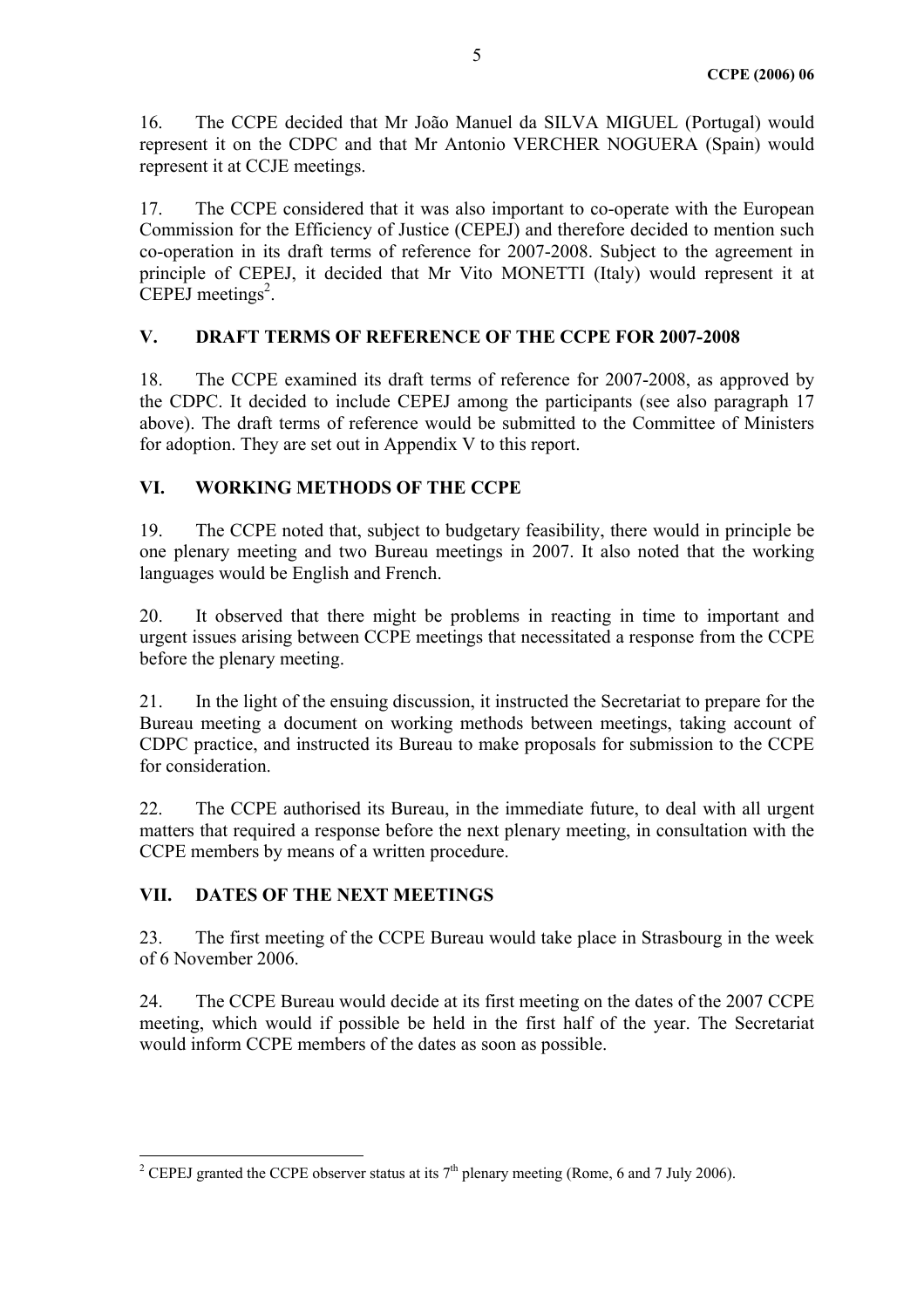### **APPENDIX I**

### **LIST OF PARTICIPANTS/***LISTE DES PARTICIPANTS*

### **MEMBER STATES /** *ETATS MEMBRES*

#### **ALBANIA /** *ALBANIE*

Mr Thedhori SOLLAKU, General Prosecutor, Prokuroria E Pergjithshme, TIRANA

#### **ANDORRA /** *ANDORRE*

M. Robert AMPUY, Procureur Général, Conseil Supérieur de la Justice, ANDORRA-LA-VELLA

M. André PIGOT, Magistrat Honoraire, Conseil Supérieur de la Justice, BALQUERE

#### **ARMENIA /** *ARMENIE*

Ms Nelly HARUTIUNYAN, Head of International-Legal Relations Department, General Prosecutor's Office YEREVAN

#### **AUSTRIA /** *AUTRICHE*

Mr Ernst-Eugen FABRIZY, Deputy Prosecutor General, Generalprokuratur, WIEN

Mr Karl GASSER, Deputy Senior Public Prosecutor, Oberstaatsanwaltschaft, GRAZ

#### **AZERBAIJAN /** *AZERBAΪDJAN*

Mr Zakir GARALOV, General Prosecutor, BAKU

Mr Niyaz MAMISHOV, General Prosecutor's Assistant on Special Tasks, BAKU

Mr Ruslan HAJIYEV, Head of the Department of International Relations, General Prosecutor's Office, BAKU

Mr Nurlan MAMMADOV, Interpreter, Department of International Relations, General Prosecutor's Office, BAKU

#### **BELGIUM /** *BELGIQUE*

M. Cédric VISART DE BOCARME, Procureur général de Liège, LIEGE

M. Daniel BERNARD, Procureur fédéral, Parquet Fédéral, BRUXELLES

#### **BULGARIA /** *BULGARIE*

Mr Kamen MIHOV, Head of International Legal Cooperation Department, Supreme Cassation Prosecutor's Office, SOFIA

#### **CROATIA /** *CROATIE*

Mr Mladen BAJIĆ, General State Attorney, ZAGREB

Mr Josip ČULE, Deputy State Attorney, ZAGREB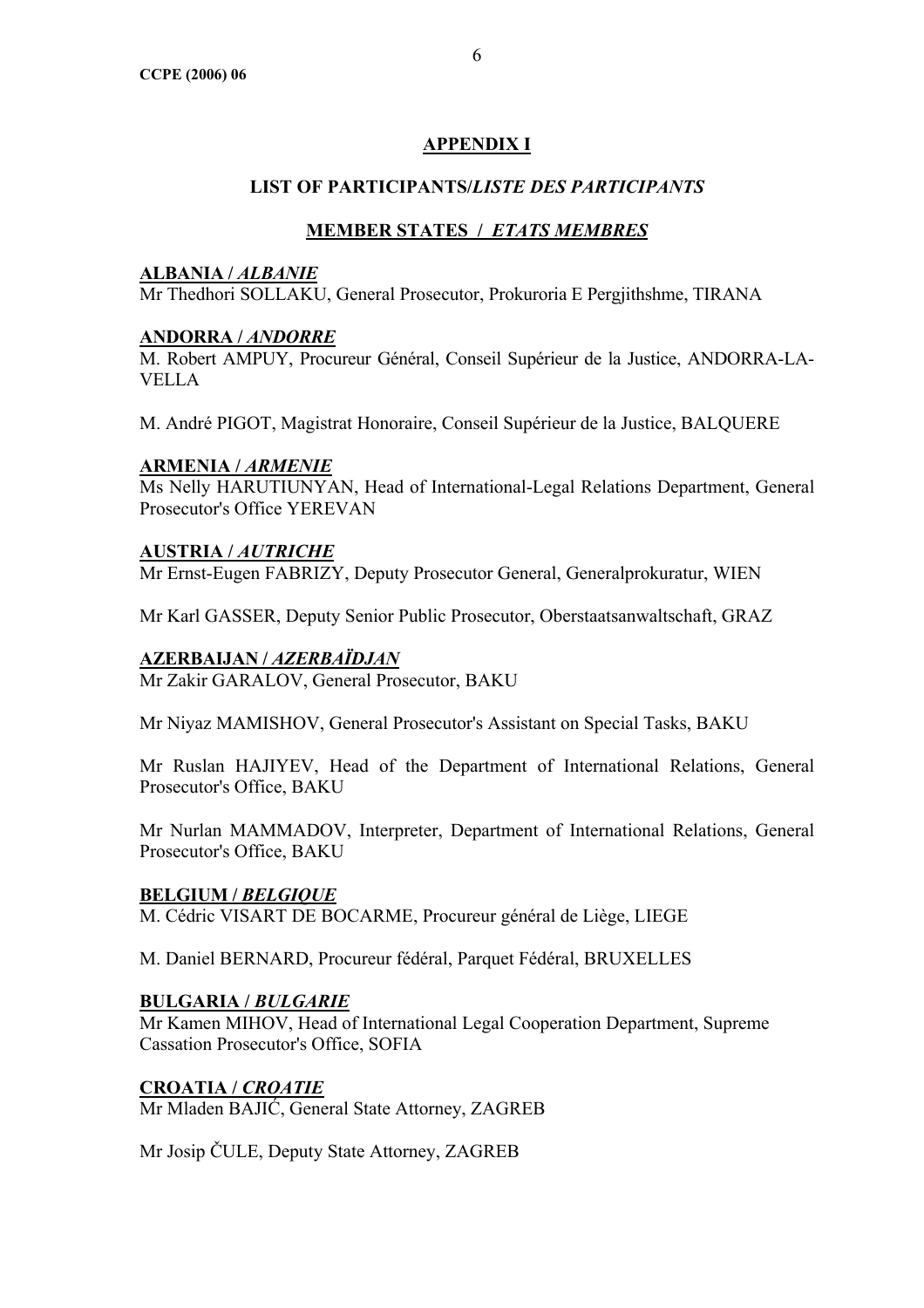Mr Dragan NOVOSEL, Deputy State Attorney, ZAGREB

#### **CZECH REPUBLIC /** *REPUBLIQUE TCHEQUE*

Mr Miroslav RỦŽIČKA, Public Prosecutor, Supreme Public Prosecutor's Office, BRNO

### **DENMARK /** *DANEMARK*

Mr Jesper HJORTENBERG, Deputy Director, General Prosecution, COPENHAGEN

### **FINLAND /** *FINLANDE*

Mr Matti KUUSIMÄKI, Prosecutor General, HELSINKI

Ms Raija TOIVIAINEN, State Prosecutor, Head of the International Unit, HELSINKI

### **FRANCE**

M. Olivier de BAYNAST, Procureur Général près de la Cour d'Appel d'Amiens, **AMIENS** 

### **GEORGIA /** *GEORGIE*

Mr Kahka KOBERIDZE, Deputy Prosecutor General of Georgia, TBILISSI

### **GERMANY /** *ALLEMAGNE*

Mr Harald RANGE, Generalstaatsanwalt, CELLE, **Chair** */ Président*

Ms Eva - Elisabeth SCHUEBEL, Senior Prosecutor, Office of the Federal Prosecutor General, KARLSRUHE

### **GREECE /** *GRECE*

### *Apologised / Excusé*

#### **HUNGARY /** *HONGRIE*

Mr Peter POLT, Chief Prosecutor, Head of Criminal Trial Cases, Office of the Prosecutor General, BUDAPEST, **Vice-Chair/***Vice-Président*

Mr László VENCZL, Deputy Head of Military Prosecution Service, Office of the Prosecutor General of Hungary, BUDAPEST

### **ICELAND /** *ISLANDE*

### *Apologised / Excusé*

#### **IRELAND /** *IRLANDE*

Mr James HAMILTON, Director of Public Prosecutions, Office of the Director of Public Prosecutors, DUBLIN *Apologised / Excusé*

Mr Peter McCORMICK, Prosecutor, Office of the Director of Public Prosecutors, DUBLIN

### **ITALY /** *ITALIE*

M. Vitaliano ESPOSITO, Procureur général auprès de la cour de Cassation, Bureau des Relations Internationales, ROME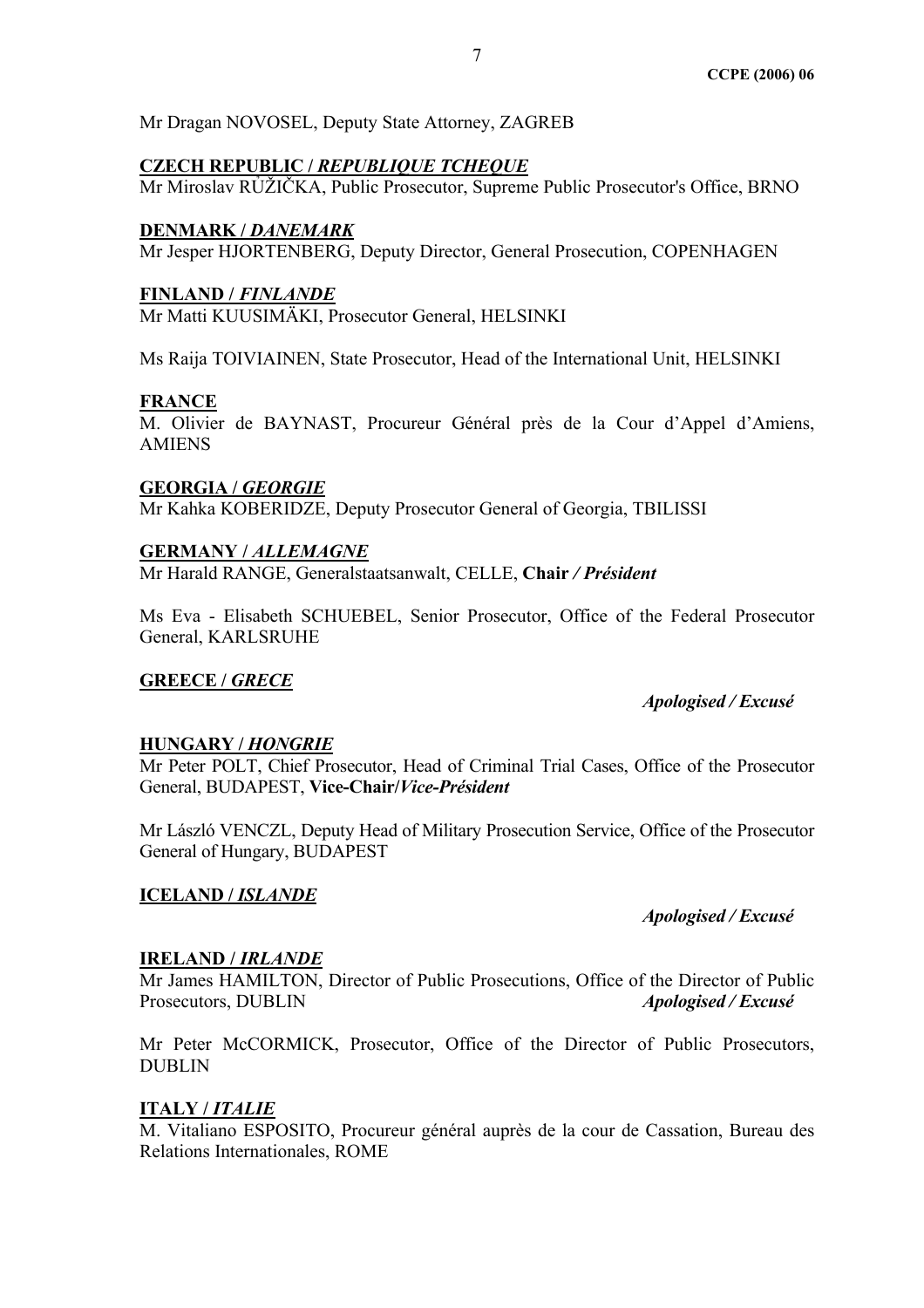M. Vito MONETTI, Substitut du Procureur de la République, Procura Generale presso la Corte di Cassazione, Cour Suprême de Cassation, ROME

M. Alberto PIOLETTI, Magistrat, Ministère de la Justice, Département des Problèmes Criminels, ROME

### **LATVIA / LETTONIE**

Rudite ABOLINA, Head Prosecutor of Department of Analysis and Management of Prosecutor`s General Office of the Republic of Latvia, RIGA

### **LIECHTENSTEIN**

Mr Robert WALLNER, Prosecutor General, VADUZ

# **LITHUANIA /** *LITUANIE*

Ms Laima CEKELIENE, Chief Prosecutor, International Cooperation and Legal Assistance Department, Prosecutor General's Office, VILNIUS

### **LUXEMBOURG**

M. Robert BIEVER, Procureur d'Etat, Ministère de la Justice, LUXEMBOURG

### **MALTA /** *MALTE*

Mr Silvio CAMILLERI, Attorney General, Attorney General's Office, VALLETTA

### **MOLDOVA**

Mr Valeriu BALABAN, Prosecutor General, Office of the Prosecutor General, **CHISINAU** 

### **MONACO**

M. Philippe NARMINO, Directeur des Services Judiciaires, Chef du Ministère Public, **MONACO** 

# **NETHERLANDS /** *PAYS-BAS*

Mr Jacques VAN ECK, Chief Prosecutor in Maastricht

*Apologised / Excusé*

Mr Marc VAN ERVE, Chief Public Prosecutor, PARIS

### **NORWAY /** *NORVEGE*

Ms Anne GRØSTAD, Public Prosecutor, Office of the Director of Public Prosecutions, OSLO

Ms Ingunn FOSSGARD, Senior Public Prosecutor, Office of the General Public Prosecutors, OSLO

### **POLAND /** *POLOGNE*

Mr Jerzy SZYMAŃSKI, Public Prosecutor, National Prosecutor's Office, Ministry of Justice, Organised Crime Bureau, WARSAW

# **PORTUGAL**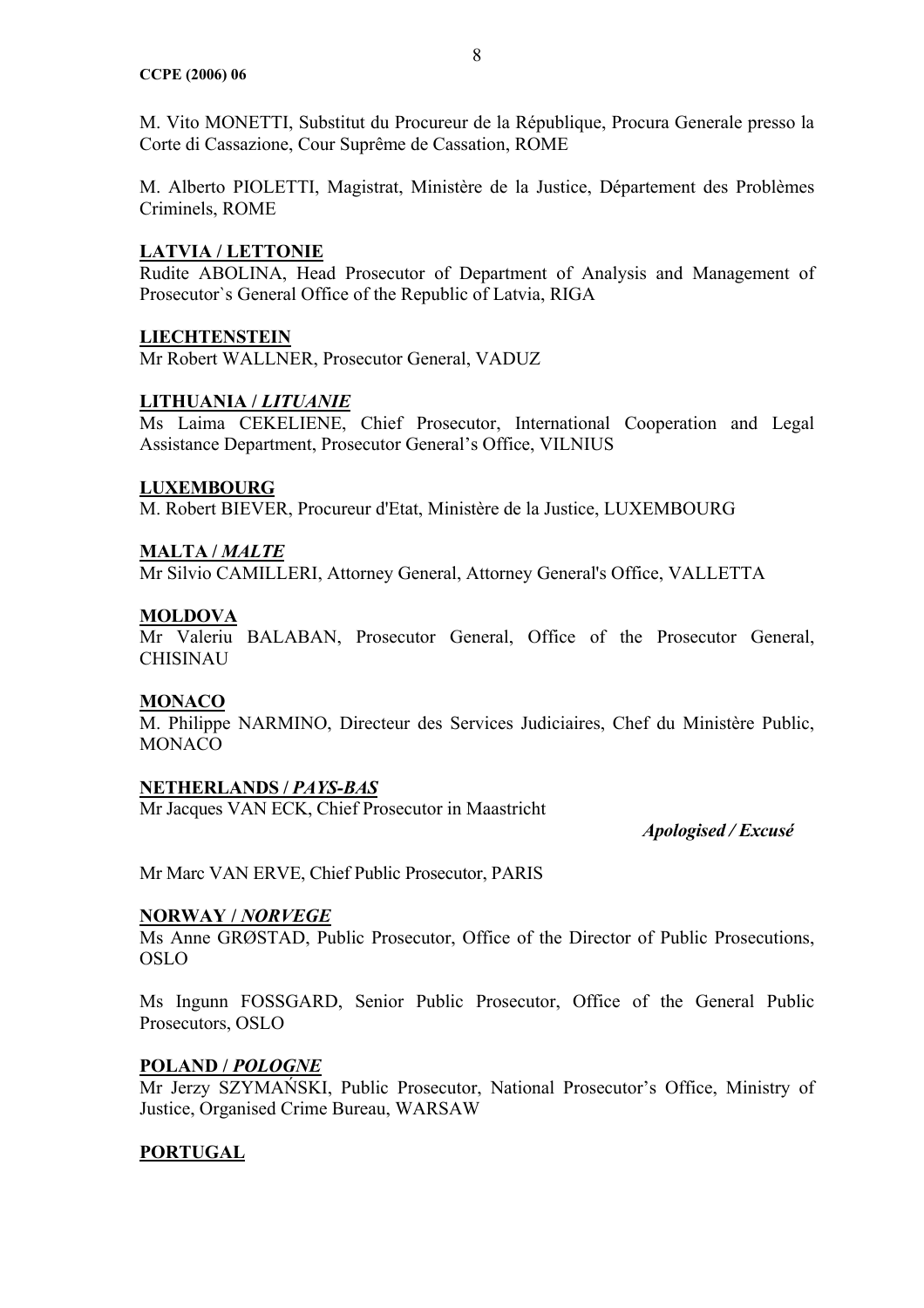M. João Manuel DA SILVA MIGUEL, Procureur Général Adjoint, Procuradoria-Geral da República, LISBONNE

### **ROMANIA /** *ROUMANIE*

Ms Georgeta-Gabriela GHITA, Deputy General Prosecutor, Public Ministry Prosecutor 's Office attached to the High Court of Cassation and Justice, BUCHAREST

#### **RUSSIAN FEDERATION /** *FEDERATION DE RUSSIE*

Mr Yuri CHAIKA, Prosecutor General of the Russian Federation, MOSCOW

*Apologised / Excusé* Mr Alexander Grigorievich ZVYAGINTSEV, Deputy Prosecutor General, Office of the Prosecutor General, MOSCOW

#### **SERBIA /** *SERBIE*

Mr Slobodan JANKOVIC, Prosecutor General, BELGRADE

Mr Jovan KRSTIC, Deputy Prosecutor General, BELGRADE

### **SLOVAKIA /** *SLOVAQUIE*

Ms Katarína LAIFEROVA, Head of the Office of the Prosecutor General, Generálna prokuratúra Slovenskej republiky, BRATISLAVA

#### **SPAIN /** *ESPAGNE*

Mr Antonio VERCHER NOGUERA, Deputy Attorney General, MADRID

#### **SWEDEN /** *SUEDE*

Mr Fredrik WERSÄLL, Prosecutor General, STOCKHOLM

Ms Annette von SYDOW, Chief Public Prosecutor, International Unit, Office of the Prosecutor General, STOCKHOLM

### **SWITZERLAND /** *SUISSE*

M. Valentin ROSCHACHER, Procureur Général de la Confédération, BERNE

*Apologised / Excusé*

Ms Maria SCHNEBLI, Federal Prosecutor, Attorney General's Office of Switzerland, BERN

 *Apologised / Excusée*

### **"THE FORMER YUGOSLAV REPUBLIC OF MACEDONIA" /** *"L'EX-REPUBLIQUE YOUGOSLAVE DE MACEDOINE "*

Mr Jovan ILIEVSKI, Deputy Public Prosecutor and Head of the Department for combating organised crime and corruption, Public Prosecutors Office, SKOPJE

#### **TURKEY /** *TURQUIE*

Ms Esma ÖZKAN, Public Prosecutor of Court of Cassation, ANKARA

#### **UKRAINE /** *UKRAINE*

Ms Olga LYTVYNCHUK, Senior Prosecutor, International Law Department, Office of the Prosecutor General, KYIV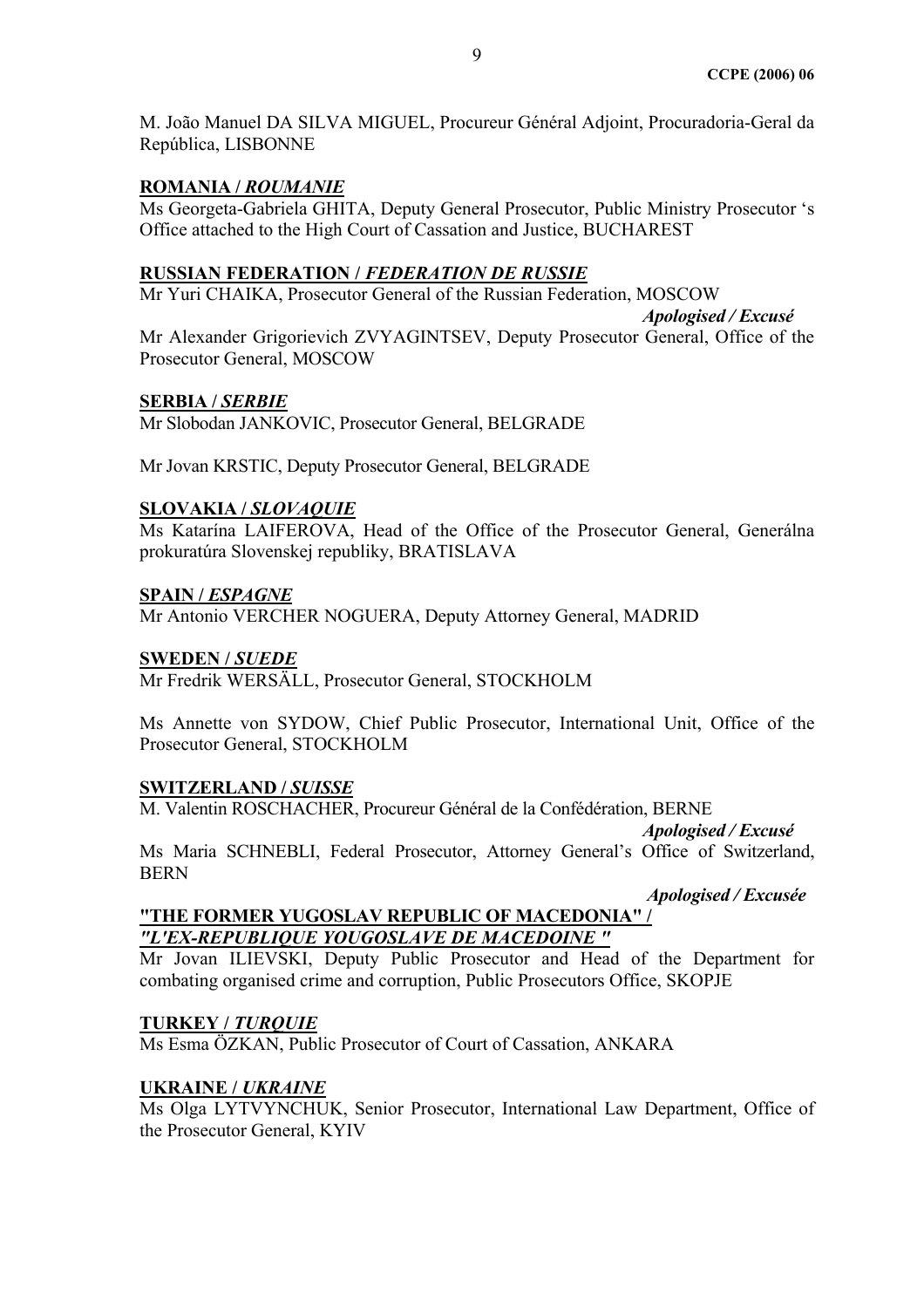### **UNITED KINGDOM /** *ROYAUME-UNI*

Mr Philip GEERING, Director of Policy, Crown Prosecution Service, LONDON

Mr Jim BRISBANE, Deputy Crown Agent, Crown Office and Procurator Fiscal Service, **EDINBURGH** 

Mr Roy JUNKIN, Deputy Director of Public Prosecutions, Public Prosecution Service for Northern Ireland, BELFAST *Apologised / Excusé*

# **OBSERVER STATES /** *ETATS OBSERVATEURS*

### **MONTENEGRO**

Ms Vesna MEDENICA, Chief state prosecutor of Montenegro, PODGORICA

# **COUNCIL OF EUROPE BODIES /** *ORGANES DU CONSEIL DE L'EUROPE*

# **EUROPEAN COMMITTEE ON CRIME PROBLEMS (CDPC)/** *COMITE EUROPEEN POUR LES PROBLEMES CRIMINELS (CDPC)*

Mr Eugenio SELVAGGI, Deputy District Attorney General, Procura Generale presso la Corte di Appello, ROME

#### **CONSULTATIVE COUNCIL OF EUROPEAN JUDGES (CCJE)/** *CONSEIL CONSULTATIF DES JUGES EUROPEENS (CCJE)*

Mr Raffaele SABATO, Judge, Tribunal of Naples, ITALY Chair of the Consultative Council of European Judges (CCJE)

 *Apologised / Excusé*

### **NON GOVERNMENTAL ORGANISATIONS**  *ORGANISATIONS NON- GOUVERNEMENTALES*

### **International Association of Prosecutors /** *Association Internationale des Procureurs*

Mr Henk MARQUART SCHOLTZ, Secretary General, International Association of **Prosecutors** 

### **MEDEL**

Mr António Francisco DE ARAÚJO LIMA CLUNY, Substitute of the Attorney General, placed by the National Auditory, Tribunal de Contas, LISBON

### **SECRETARIAT OF THE COUNCIL OF EUROPE** *SECRETARIAT DU CONSEIL DE L'EUROPE*

Ms Margaret KILLERBY, Head of the Department of Crime Problems, (DGI)

Ms Danuta WIŚNIEWSKA-CAZALS, **Secretary of the CCPE/Secrétaire du CCPE**, (DGI)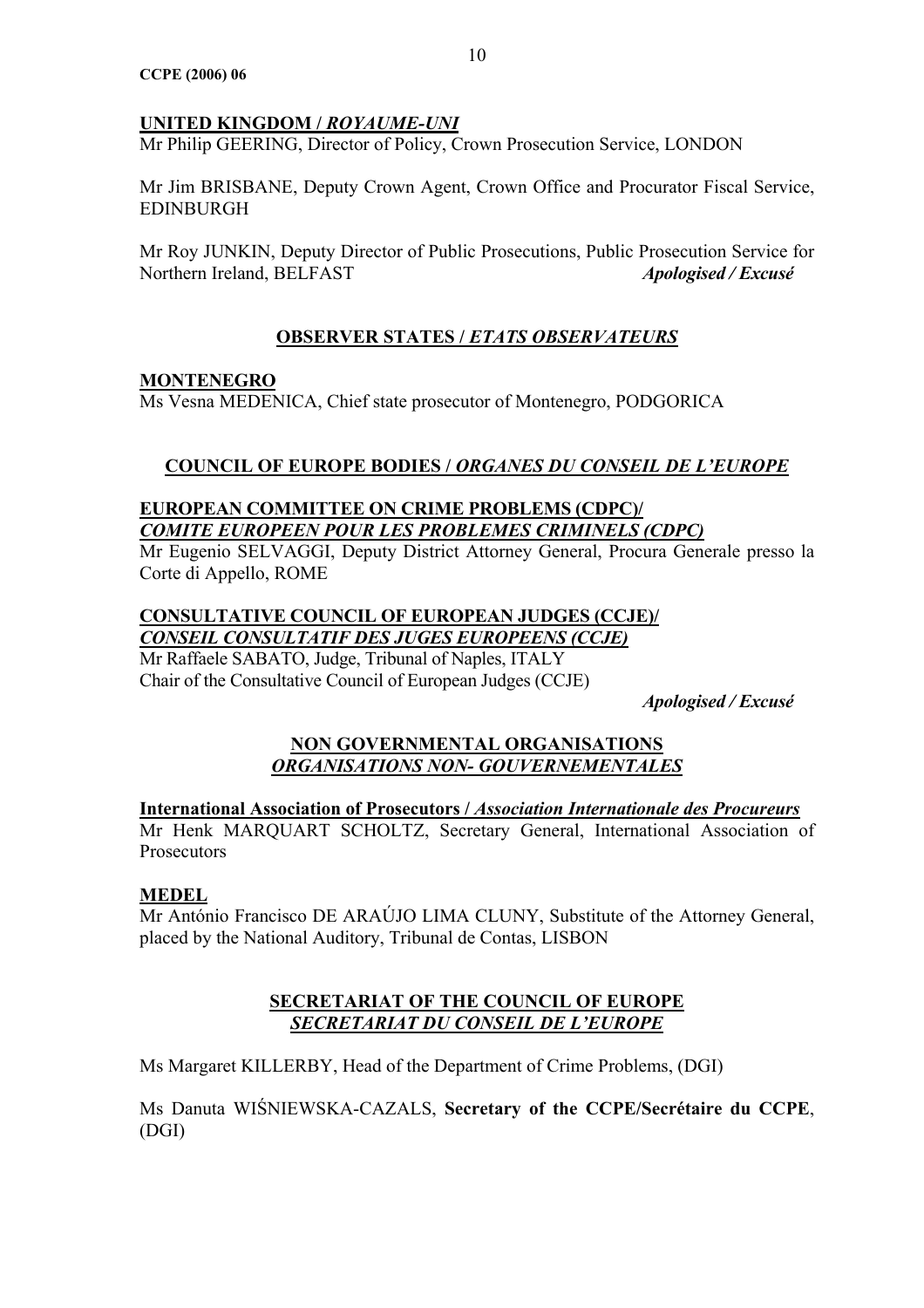Mr Roman CHLAPAK, Administrative Officer, Department of Crime Problems (DGI)

Ms Odile GEBHARTH, Assistant (DGI)

Ms Elena HEDOUX, Assistant (DGI)

Ms Dominique WULFRAN, Assistant (DGI)

#### **INTERPRETERS /** *INTERPRETES*

Mr Philippe QUAINE, Responsible for the interpreters, Council of Europe Mr Jan KROTKI Ms Christine MARTEAU Ms Irène MARKOWICZ Mr Michel NERCESSIAN Mr Pavel PALAZHCHENKO Mr Igor FEKLISOV Ms Anna USPENSKAYA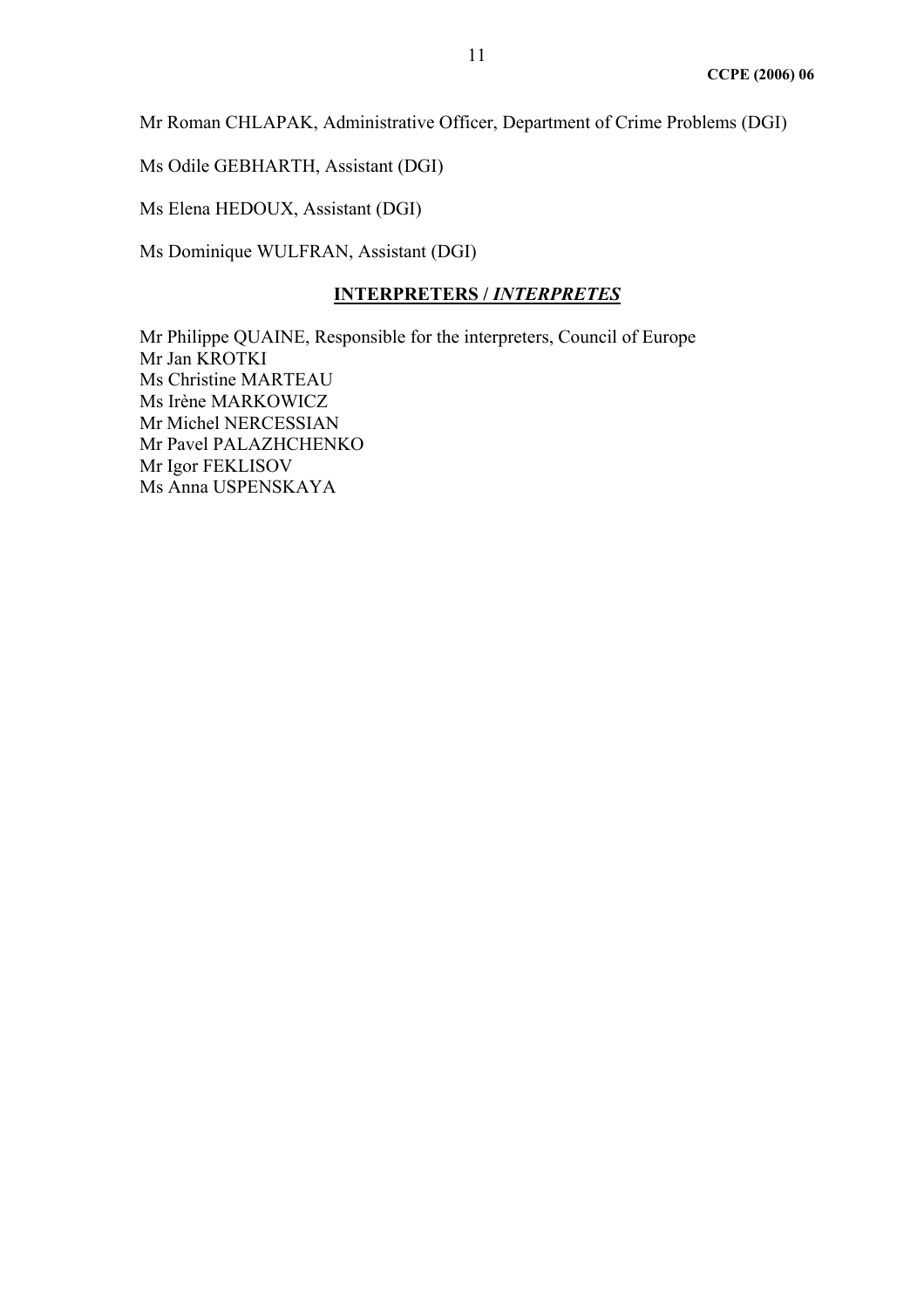# **APPENDIX II**

### **AGENDA** */ ORDRE DU JOUR*

- 1. Opening of the meeting by the Council of Europe representative / *Ouverture de la réunion par un représentant du Conseil de l'Europe*
- 2. Adoption of the agenda / *Adoption de l'ordre du jour*

Background document / *Document de référence*

Terms of reference of the CCPE / *Mandat du CCPE*

### **CCPE (2006) 03**

3. Report of the Bureau of the Conference of Prosecutors General of Europe (CPGE) / *Rapport du Bureau de la Conférence des Procureurs Généraux d'Europe (CPGE)* 

> ►Mr Harald Range, Chair of the Co-ordinating Bureau of the CPGE / *M. Harald Range, Président du Bureau de coordination du CPGE*

4. Examination and adoption of the draft framework overall action plan for the work of the CCPE to be approved by the European Committee on Crime Problems and the Committee of Ministers / *Examen et adoption du projet de programme cadre d'action générale pour*  les travaux du CCPE, devant être approuvé par le Comité européen pour les problèmes *criminels (CDPC) et le Comité des Ministres*

### Working document / *Document de travail*

Draft Framework Overall Action Plan for the CCPE / *Projet de programme cadre d'action générale pour le CCPE* 

# **CCPE (2006) 05**

5. Election of the Chair and the Vice-Chair of the CCPE / *Election du (de la) Président(e) et du (de la) Vice-Président(e) du CCPE* 

#### Information document / *Document d'information*

Election of the Chair and the Vice-Chair of the CCPE / *Election du Président ou de la Présidente et du Vice-Président ou de la Vice-Présidente du CCPE* 

#### **CCPE (2006) 02**

6. Election of the 9 other members of the Bureau / *Election des 9 autres membres du Bureau du CCPE*

Background document / *Document de référence*

Terms of reference of the CCPE / *Mandat du CCPE*

**CCPE (2006) 03**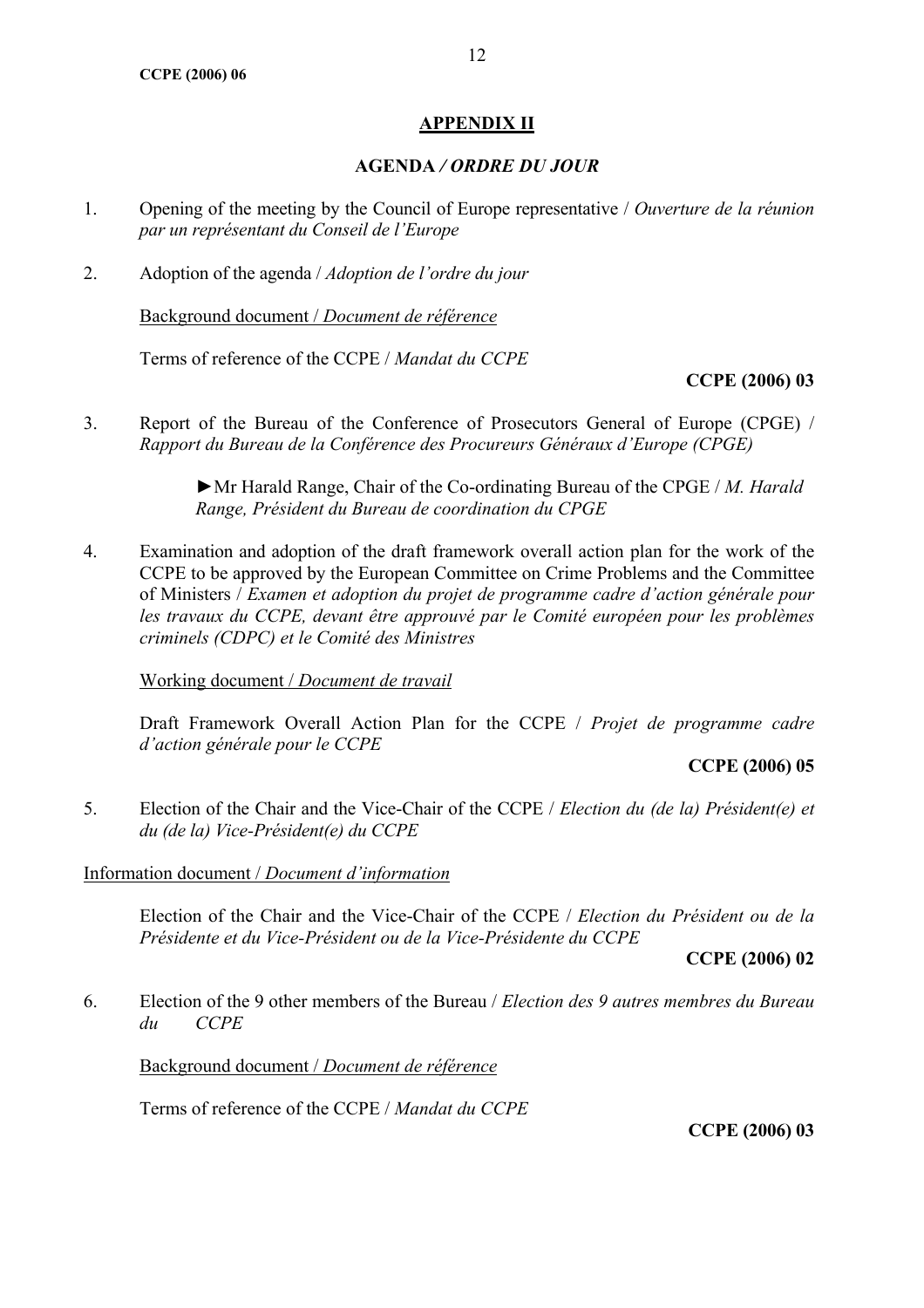7. Nomination of the CCPE representatives in the CDPC and the CCJE / *Nomination du représentant du CCPE auprès du CDPC et du CCJE*

Background document / *Document de référence*

Terms of reference of the CCPE / *Mandat du CCPE*

#### **CCPE (2006) 03**

8. Identification of the priorities areas of action to be undertaken under the framework overall action plan for the CCPE / *Identification des domaines d'action prioritaires à entreprendre au vu du Programme cadre d'action générale pour le CCPE* 

Working document / *Document de travail*

Draft Framework Overall Action Plan for the CCPE / *Projet de Programme cadre d'action générale pour le CCPE* 

#### **CCPE (2006) 05**

9. Examination and adoption of the draft terms of reference for the CCPE for 2007 and 2008 / *Examen et adoption du projet de mandat du CCPE pour 2007 et 2008*

#### Working document / *Document de travail*

Draft terms of reference for the CCPE for 2007 and 2008 / *Projet de mandat du CCPE pour 2007 et 2008*

#### **CCPE (2006) 04**

- 10. Exchange of views on the working methods of the CCPE / *Echange de vues sur les méthodes de travail du CCPE*
- 11. Calendar of the future meetings of the CCPE and the CCPE-Bu / *Calendrier des futures réunions du CCPE et du CCPE-Bu*
- 12. Any other business / *Divers*

#### Background documents */ Documents de référence*

Warsaw Declaration – Third Summit of Heads of State and Government of the Council of Europe (Warsaw, 16-17 May 2005) / *Déclaration de Varsovie – Troisième Sommet des Chefs d'Etat et de Gouvernement du Conseil de l'Europe (Varsovie, 16-17 mai 2005)*  **CM (2005) 79 final** 

Plan of Action – Third Summit of Heads of State and Government of the Council of Europe (Warsaw, 16-17 May 2005) / *Plan d'Action – Troisième Sommet des Chefs d'Etat et de Gouvernement du Conseil de l'Europe (Varsovie, 16-17 mai 2005)* 

**CM (2005) 80 final**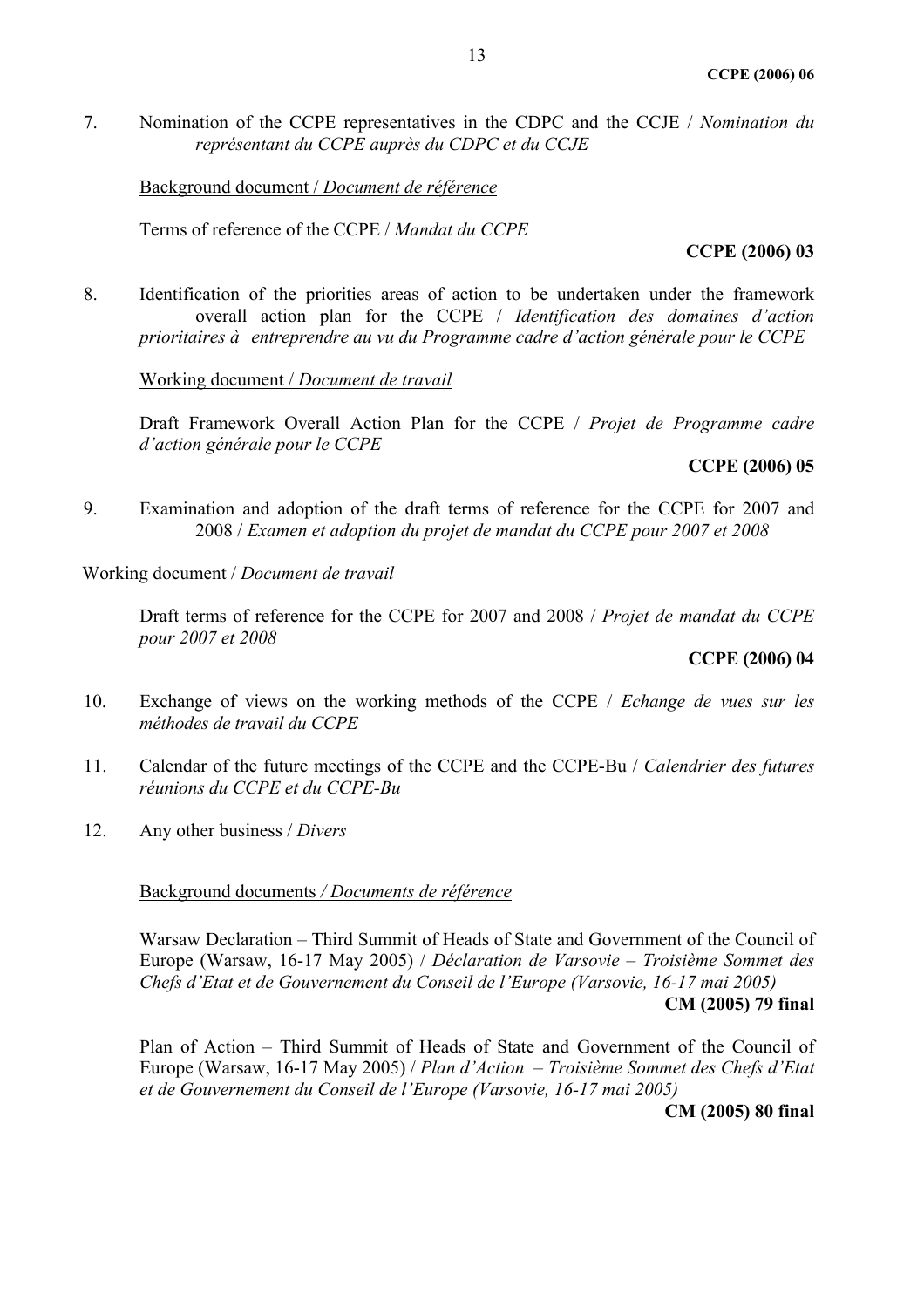Message from the Committee of Ministers to the Committees involved in the intergovernmental co-operation at the Council of Europe / *Message du Comité des Ministres aux Comités oeuvrant dans le cadre de la coopération intergouvernementale du Conseil de l'Europe*

# **CCPE (2006) CM Message**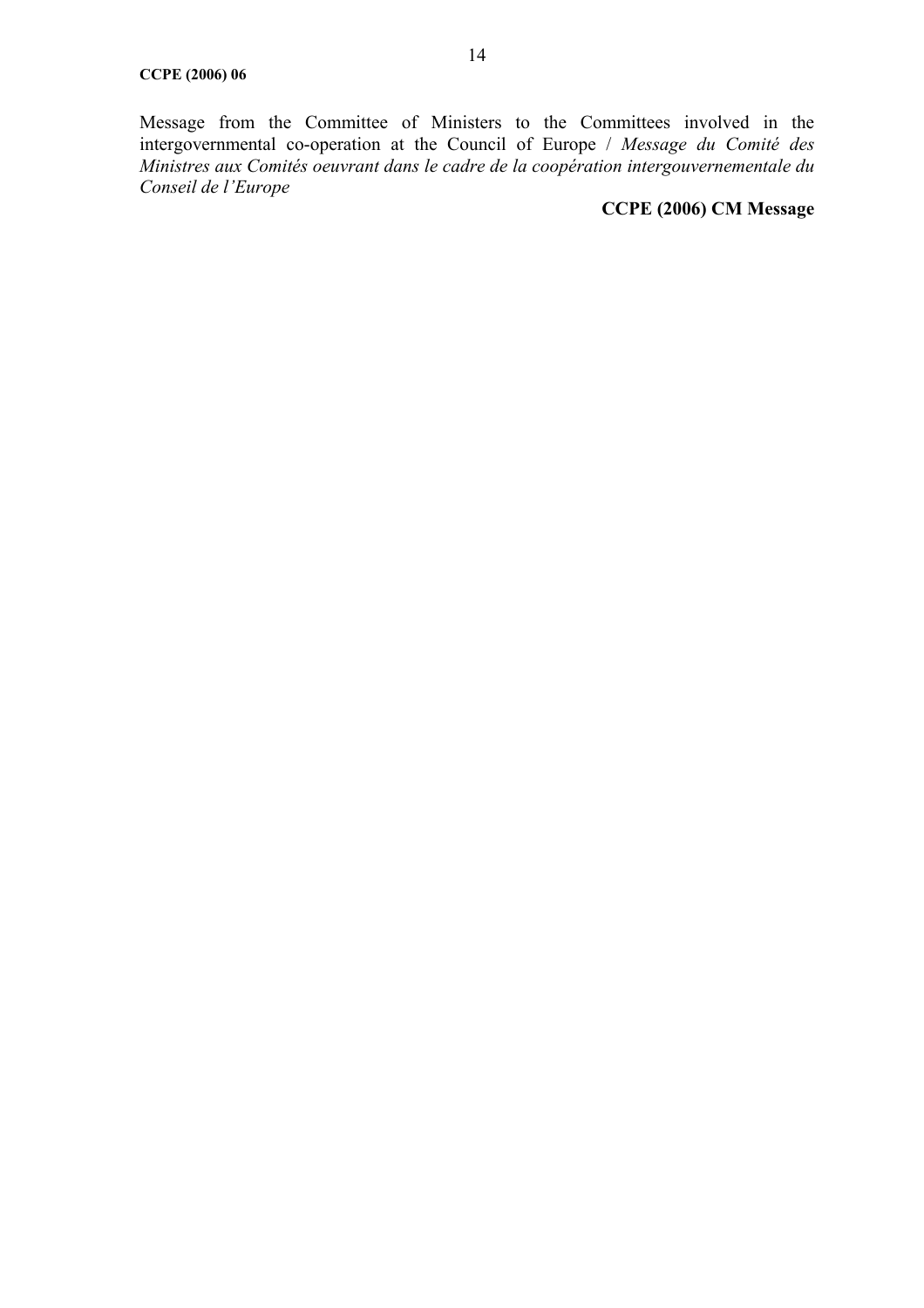#### **APPENDIX III**

#### **CONFERENCE OF PROSECUTORS GENERAL OF EUROPE (CPGE) 7TH SESSION**

*organised by the Council of Europe in co-operation with the Prosecutor General of the Russian Federation* 

*Moscow, 5 and 6 July 2006* 

#### **CONCLUSIONS**

#### **a) Introduction**

1. The prosecutors general and other prosecutors of Europe held their  $7<sup>th</sup>$  Conference in Moscow (Russian Federation) on 5 and 6 July 2006 under the aegis of the Council of Europe, at the invitation of the Prosecutor General of the Russian Federation and in the context of the Russian Chairmanship of the Committee of Ministers of the Council of Europe.

2. The Conference was honoured by the participation of the President of the Russian Federation, Mr Vladimir Putin.

3. The opening of the Conference, chaired by Mr Yuri Chaika, (Prosecutor General of the Russian Federation), was marked by statements by Mr Sergey Mironov (President of the Council of Federation of the Federal Assembly of the Russian Federation), Mr Sergey Lavrov (Minister of Foreign Affairs of the Russian Federation, Chair in Office of the Committee of Ministers of the Council of Europe) and Ms Maud de Boer-Buquicchio (Deputy Secretary General of the Council of Europe).

4. The Conference programme and list of participants appear in separate documents. The Conference proceedings will be published at a later date.

5. The Conference participants welcomed the decision of the Committee of Ministers to put the Conference of Prosecutors General of Europe on an institutional footing by setting up the Consultative Council of European Prosecutors (CCPE) as an advisory body to the Committee of Ministers of the Council of Europe. The Conference considered that the establishment of the CCPE will do much to help implement Recommendation (2000) 19 on the role of public prosecution in the criminal justice system and that it is a key instrument for its own action to establish standards in the field of public prosecution and promote the principles of the rule of law.

6. Given the important role played by public prosecutors in international judicial cooperation in criminal matters, the Conference encouraged the CCPE to contribute to the strengthening of such co-operation, including the modernisation of the European Conventions in this field, the establishment of direct contacts between prosecutors in different countries, the streamlining and harmonising mutual judicial assistance procedures and improving the efficiency of public prosecution services in the performance of their task.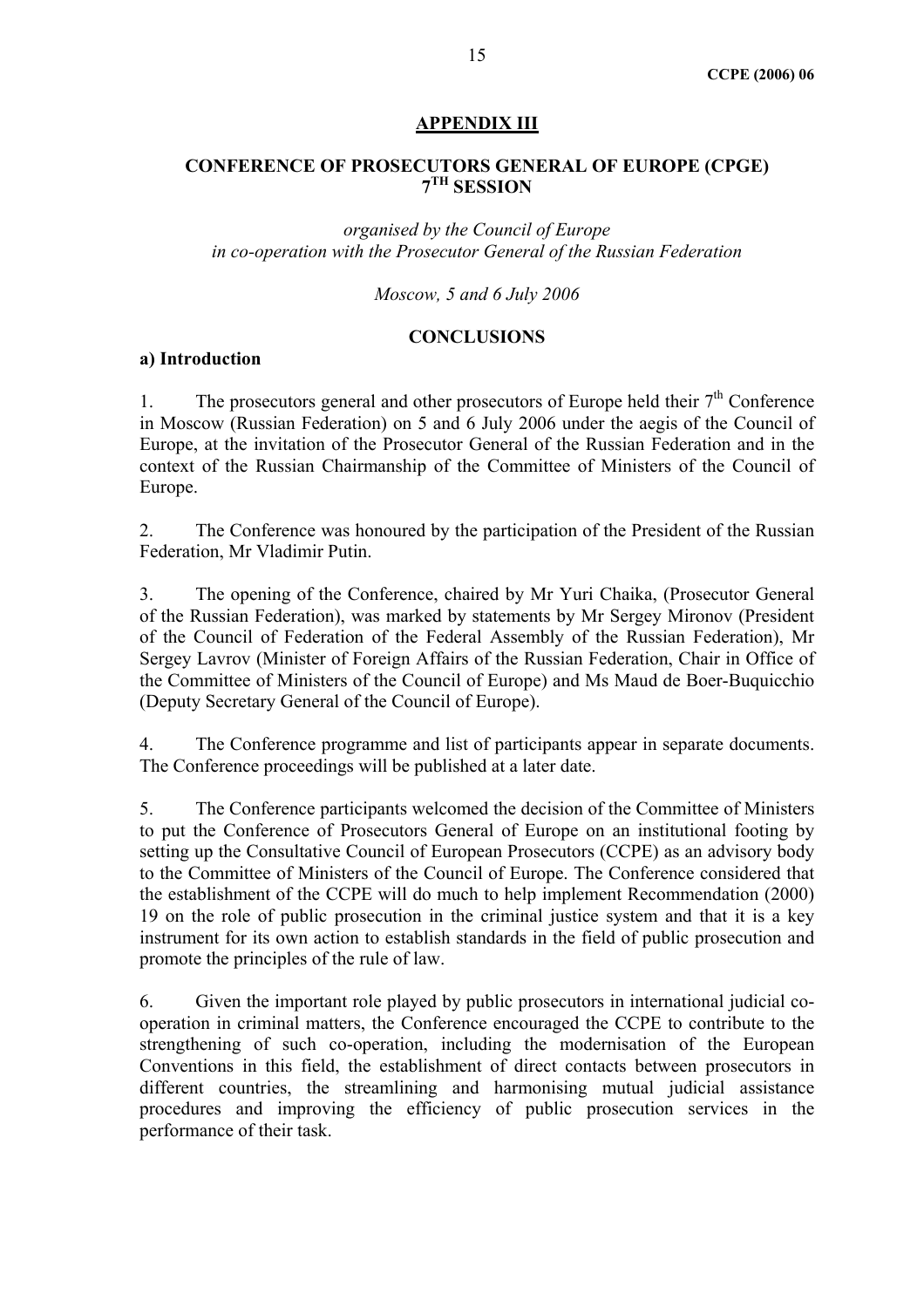7. Having met to discuss a general theme, the role of the public prosecutor in the protection of individuals, the Conference considered, in the light of the discussions, that this vast, complex issue deserved to be elaborated on and examined in further depth in the future. The best practices discussed during the Conference concerning the efficient protection by public prosecution services of individuals for questions outside the criminal field which come within their competence could be examined with a view to the possible application of this positive experience by the member states where the public prosecution services have such authority. Once again, the debate confirmed the diversity of functions of public prosecutors across Europe, which stems from differences in the status and role of prosecutors in the member states. The Conference therefore invited the CCPE to take steps to promote implementation of Recommendation (2000) 19 in member states.

# **b) Victims, witnesses and juveniles**

8. Having examined the duties of the public prosecutor towards victims and witnesses, in particular those who are juveniles, the Conference would point out that, in the exercise of their profession, public prosecutors enjoy certain safeguards but are also bound by duties and responsibilities towards people in contact with the judicial system, be they suspects, witnesses or victims, and anyone else whose rights have been violated. The main responsibility of public prosecutors is to perform their task fairly, impartially and objectively, with due respect for human rights, and as quickly as possible. The Conference stressed that measures and procedures applying to under-age victims and witnesses must be adapted to the special needs of this particularly vulnerable group.

9. In the light of the provisions of Recommendation (2000) 19 on the role of public prosecution in the criminal justice system, Recommendation (2005) 9 on the protection of witnesses and collaborators of justice and the recent Recommendation (2006) 8 on assistance to crime victims, the Conference invited the CCPE to continue examining compliance with the duties of public prosecutors towards victims and witnesses and the obstacles encountered in this respect and to draw up rules to be taken into account by states in order to encourage fairness, impartiality, coherence and effectiveness in the actions of public prosecutors in this field.

10. The Conference approved the conclusions of the Working Group on the duties of the public prosecutor in the criminal field towards victims and witnesses, in particular those who are juveniles (see the appendix to these conclusions). The Conference noted that the theme of the  $27<sup>th</sup>$  Conference of the European Ministers of Justice (Yerevan, 11 – 13 October 2006) would deal with the theme "Victims – place, rights and assistance".

# **с) Persons deprived of their liberty**

11. Having devoted part of the proceedings to the duties of the public prosecutor towards persons deprived of their liberty, the Conference observed that, while the circumstances and manner in which a society deprives its citizens of their liberty reflects, as it were, the values underpinning that society, the degree of concern to avoid arbitrary detention and prevent the ill-treatment of prisoners is a clear indication of the real value of a legal system when it comes to protecting human dignity. The growing importance attached to internal mechanisms for the protection of prisoners, which can be observed both in the approach adopted by the European Court of Human Rights and the Committee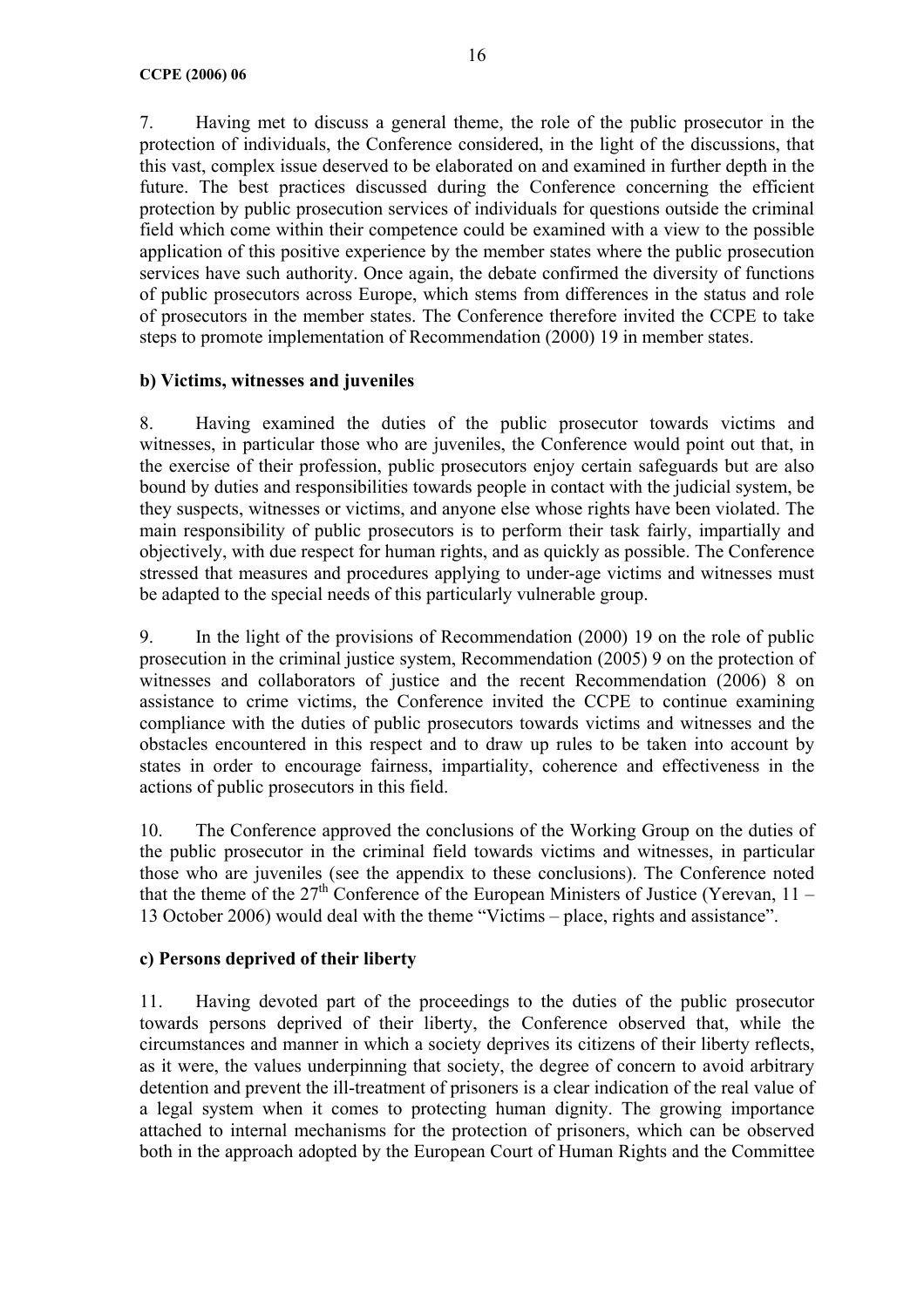of Ministers on the occasion of the supervision of the execution of the Court's judgments, and by the Committee for the Prevention of Torture (CPT), highlights the extent of prosecutors' responsibilities in ensuring the effective protection of individuals against arbitrary deprivation of liberty and ill-treatment during detention. While affirming that the role of prosecutors in this respect may be more or less pronounced, depending on national statutory provisions, the Conference stressed that it was essential that such provisions are in keeping with the fundamental values upheld by the Council of Europe.

12. The Conference also pointed out that there are, as yet, no European rules specifically concerning the role of prosecutors in the execution of custodial prison sentences and other measures depriving people of their liberty. It encouraged the CCPE to continue its work in this field, which could lead to results that would be useful for updating Recommendation (2006) 2 on the European Prison Rules, adopted by the Committee of Ministers on 11 January 2006.

13. The Conference approved the conclusions of the Working Group on the duties of the public prosecutor towards persons deprived of their liberty (see the appendix to these conclusions).

> x x x

14. The Conference warmly thanked Mr Yuri Chaika, Prosecutor General of the Russian Federation, and his staff for the excellent organisation of the  $7<sup>th</sup>$  Conference and the hospitable welcome extended to all the participants.

#### *Appendix*

### **CONCLUSIONS OF THE WORKING GROUP I – The duties of public prosecutors in the criminal field towards victims and witnesses, and in particular those who are juveniles**

- 1. Working Group I examined the duties of public prosecutors towards victims and witnesses, in particular those who are juveniles in the light of the replies by member states to a questionnaire on this subject and a report by the scientific expert.
- 2. While recognising a diversity in member states with respect to particular measures and solutions towards victims and witnesses, the Working Group noted that member States do recognise now the special needs of victims and witnesses and the necessity to give them a more prominent place in the course of criminal proceedings. It also noted that many legal provisions and programmes in the member States draw on the same underlying principles of care for victims and witnesses directed in particular to both protection of privacy and protection of physical integrity. This is also the field where special attention for children and minors is most pronounced.
- 3. The Working Group agreed that more attention should be given to practical implementation processes on improving the position and treatment of victims and witnesses and that personalised and appropriate treatment of victims should become a legal duty of each public prosecutor also in order to avoid secondary victimisation.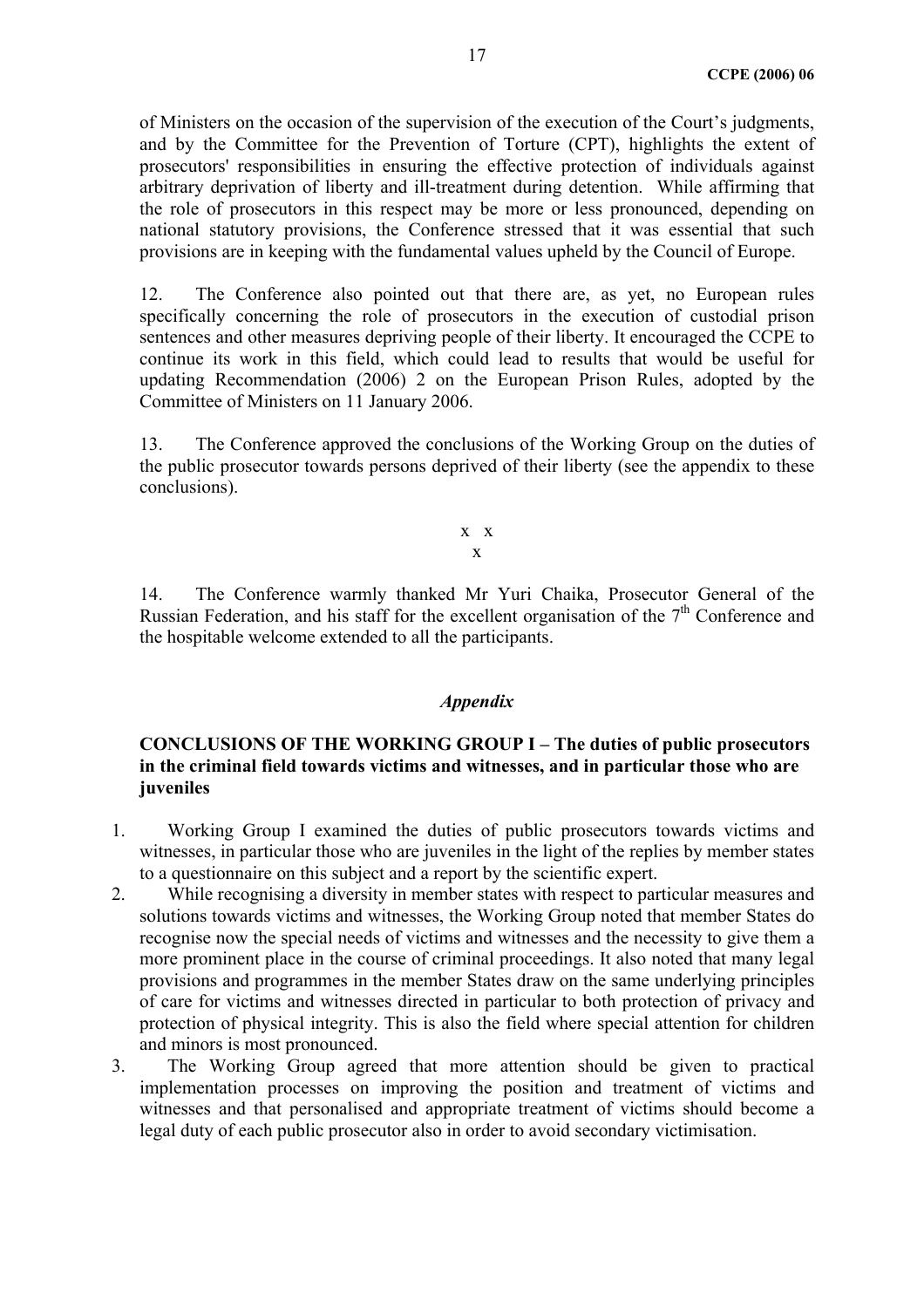- 4. The Working Group underlined that prosecutors have a duty to provide appropriate information to victims and witnesses (information not only regarding criminal proceedings, but also on victim support and other (social) services, on possibilities for legal advice and legal assistance and on different ways to obtain restitution and financial compensation). Such information should be provided effectively (in a pro-active way, in coordination with the police and victim support agencies).
- 5. The Working Group considered that victim-offender mediation can be in the interest of victims if certain conditions are respected; the public prosecutor can play an active role in identifying appropriate cases and referring them to mediation services in those countries where it is envisaged by law.
- 6. The need for special education and training for public prosecutors to deal with victims (not only legal knowledge but also focusing on attitudes and skills) was underlined by the Working Group. It observed that sufficient resources in terms of time, personnel and funding must be available.
- 7. The Working Group welcomed the elaboration by the Council of Europe of a new legal instrument concerning the protection of children against sexual exploitation.
- 8. The Working Group agreed that the integration of a victim / witness dimension and victim / witness friendly practices in the system can gain much from systematic cooperation, partnerships and networking with foreign counterparts and also NGOs. It invited the Consultative Council of European Prosecutors (CCPE) to continue examining the duties of public prosecutors towards victims and witnesses and to draw up rules in order to encourage fairness, impartiality, coherence and effectiveness in their actions in this field.
- 9. The Working Group encouraged the CCPE to undertake comparative research on the status of victims and the actual functioning of their participatory rights in member states, and on the right to react to any decision of the public prosecutor not to prosecute.

# **CONCLUSIONS OF THE WORKING GROUP II – Duties of public prosecutors towards persons deprived of their liberty**

- 1. Working Group II examined the duties of public prosecutors towards persons deprived of their liberty, in particular in the framework of criminal proceedings, in the light of the replies by member states to a questionnaire on this subject and a report by the scientific expert.
- 2. While recognising the significant differences in member states concerning the duties of public prosecutors towards persons deprived of their liberty, the Working Group considered that a considerable advance in the protection of such persons would be made if public prosecutors, within the limits of their powers, adopted a pro-active approach in order to protect the rights of individuals e.g. in case of pre-trial detention or extradition.
- 3. As regards arbitrary deprivation of liberty, the Working Group agreed that public prosecutors, within the limits of their powers, should seek, when necessary, in cooperation with all other competent authorities, to ensure that persons are not improperly or unnecessarily deprived of their liberty and that, as soon as it is appropriate to do so, such persons are immediately released.
- 4. As regards ill-treatment during detention, the Working Group recognised that public prosecutors, within the limits of their powers, have the duty to protect the rights of all persons deprived of their liberty, in particular having regard to the standards and requirements of the European Court of Human Rights (especially Article 5 of the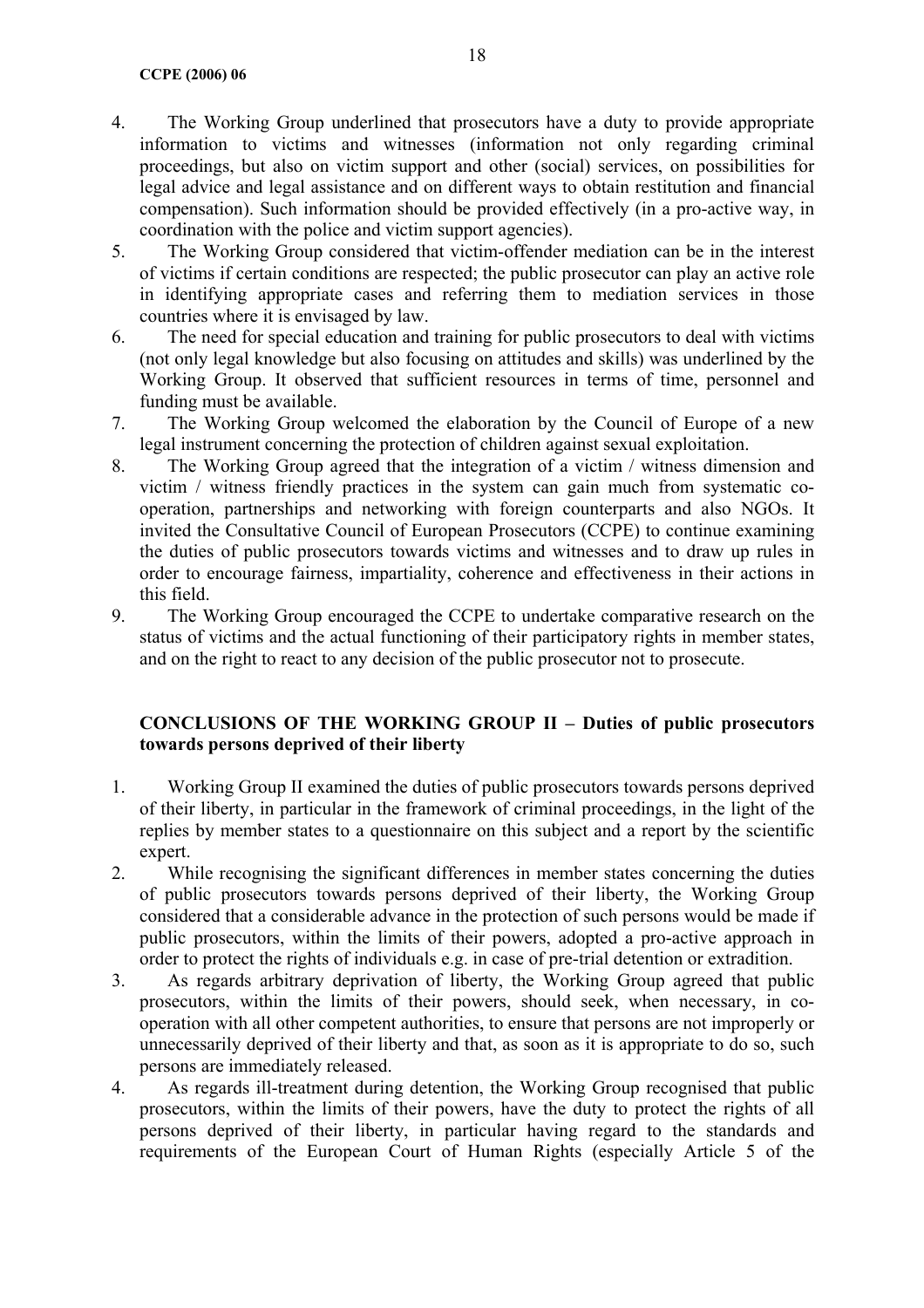European Convention on Human Rights), the European Committee for the prevention of torture, inhuman or degrading treatment or punishment (CPT) and the European Prison Rules.

- 5. The Working Group considered that the protection of all persons deprived of their liberty against ill-treatment by any official or any other person was a particularly important duty, subject to the limits of their powers, of public prosecutors.
- 6. The Working Group therefore underlined the essential role played by public prosecutors in the case of complaints alleging ill-treatment of persons deprived of their liberty and considered that public prosecutors have the duty, subject to the limits of their powers, to ensure that these complaints are bravely, thoroughly, fairly and impartially investigated as soon as possible.
- 7. As regards the education and training of public prosecutors, the Working Group agreed that this training should ensure that full account is taken of the duties of public prosecutors towards persons deprived of their liberty and in particular of the case-law of the European Court of Human Rights and the other standards and requirements indicated in paragraph 4 above.
- 8. The Working Group invited the Consultative Council of European Prosecutors (CCPE) to consider in detail the duties of public prosecutors towards persons deprived of their liberty, especially concerning the contribution which public prosecutors could make to the prevention of arbitrary deprivation of liberty and ill-treatment during detention and the training which could be given for this purpose. The Working Group invited the CCPE to give priority to this issue.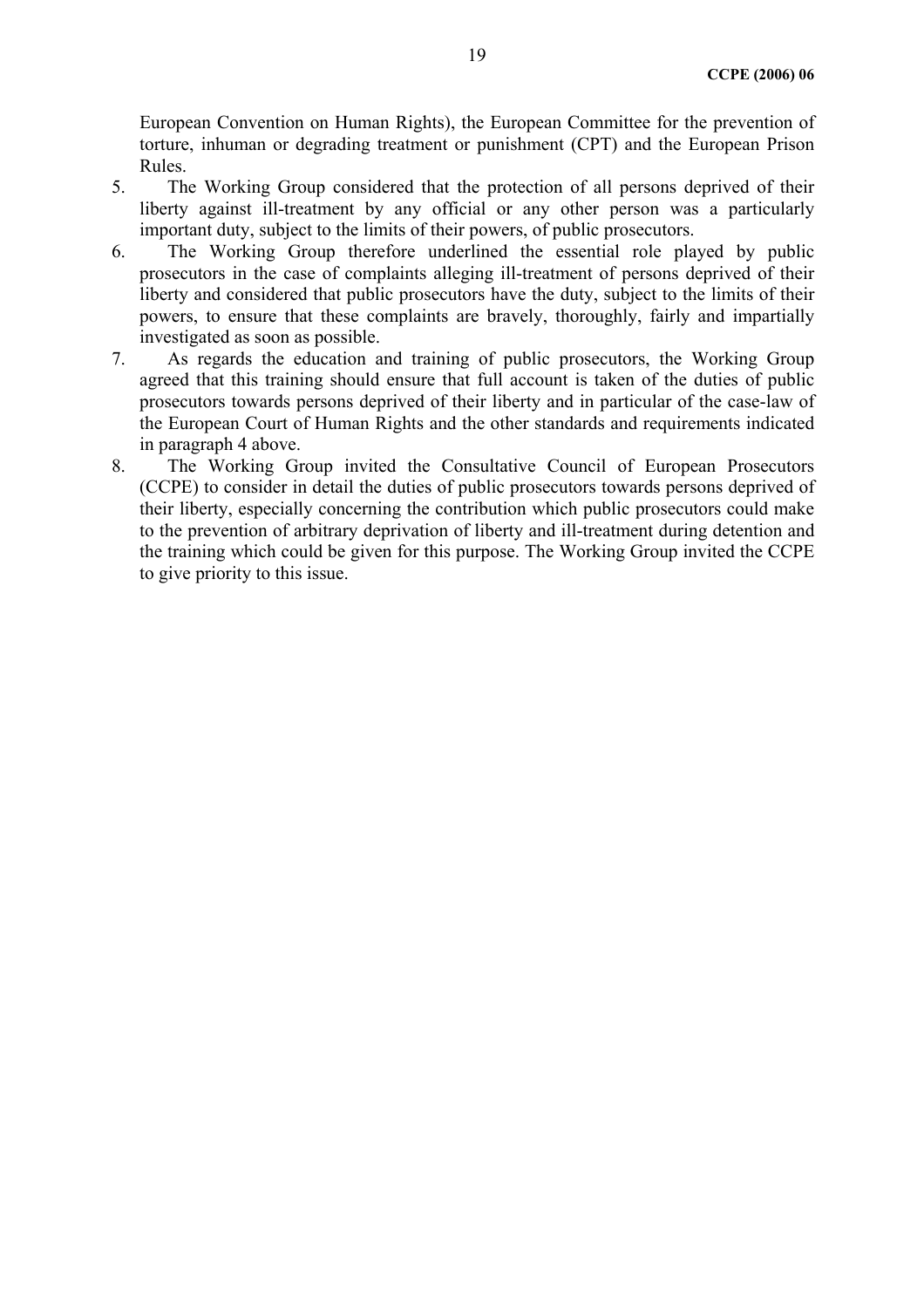### **APPENDIX IV**

#### **CONSULTATIVE COUNCIL OF EUROPEAN PROSECUTORS (CCPE)**

#### **DRAFT FRAMEWORK OVERALL ACTION PLAN FOR THE WORK OF THE CCPE**

*As approved by the CCPE at its 1<sup>st</sup> meeting (Moscow, 6 July 2006)* 

### **A. INTRODUCTION**

 $\overline{a}$ 

- 1. The Consultative Council of European Prosecutors (CCPE), a consultative body to the Committee of Ministers of the Council of Europe, was created by decision of the Ministers' Deputies on 13 July 2005, with the intention to institutionalise the yearly Conference of Prosecutors General of Europe (CPGE). The CPGE was launched in Strasbourg on the occasion of the finalisation of the Recommendation Rec (2000)19 on the role of public prosecution in the criminal justice system and has met every year until 2006.
- 2. Through the institutionalisation of the previous informal forum of the CPGE, the Committee of Ministers as well as its European Committee on Crime Problems (CDPC), recognises the importance of closely involving Public Prosecution services of its member States in its work aimed at the development of common policies and legal instruments related to their functioning and professional activities.
- 3. The CCPE, composed of high level prosecutors of all member States, has been given the following terms of reference (the full text of the specific terms of reference for  $2006<sup>3</sup>$ is set out in Appendix 1):
- a. to prepare a framework overall action plan for the work of the CCPE to be approved by the European Committee on Crime Problems (CDPC) and the Committee of Ministers;
- b. to prepare opinions for the attention of the CDPC on difficulties concerning the implementation of Recommendation Rec(2000)19 on the role of public prosecution in the criminal justice system;
- c. following a specific request from the Committee of Ministers, the CDPC or any other Council of Europe body, to prepare opinions concerning issues related to the prosecution service;
- d. to promote the implementation of Recommendation Rec(2000)19, in particular by the organisation of conferences on topics of common concern to the profession;
- e. to collect information about the functioning of prosecution services in Europe.
- 4. On the basis of the above terms of reference, Recommendation Rec (2000)19 on the role of public prosecution in the criminal justice system, the conclusions of the previous

<sup>&</sup>lt;sup>3</sup> For the proposed terms of reference for 2007 and 2008 see CCPE (2006)06 Part V, Appendix V.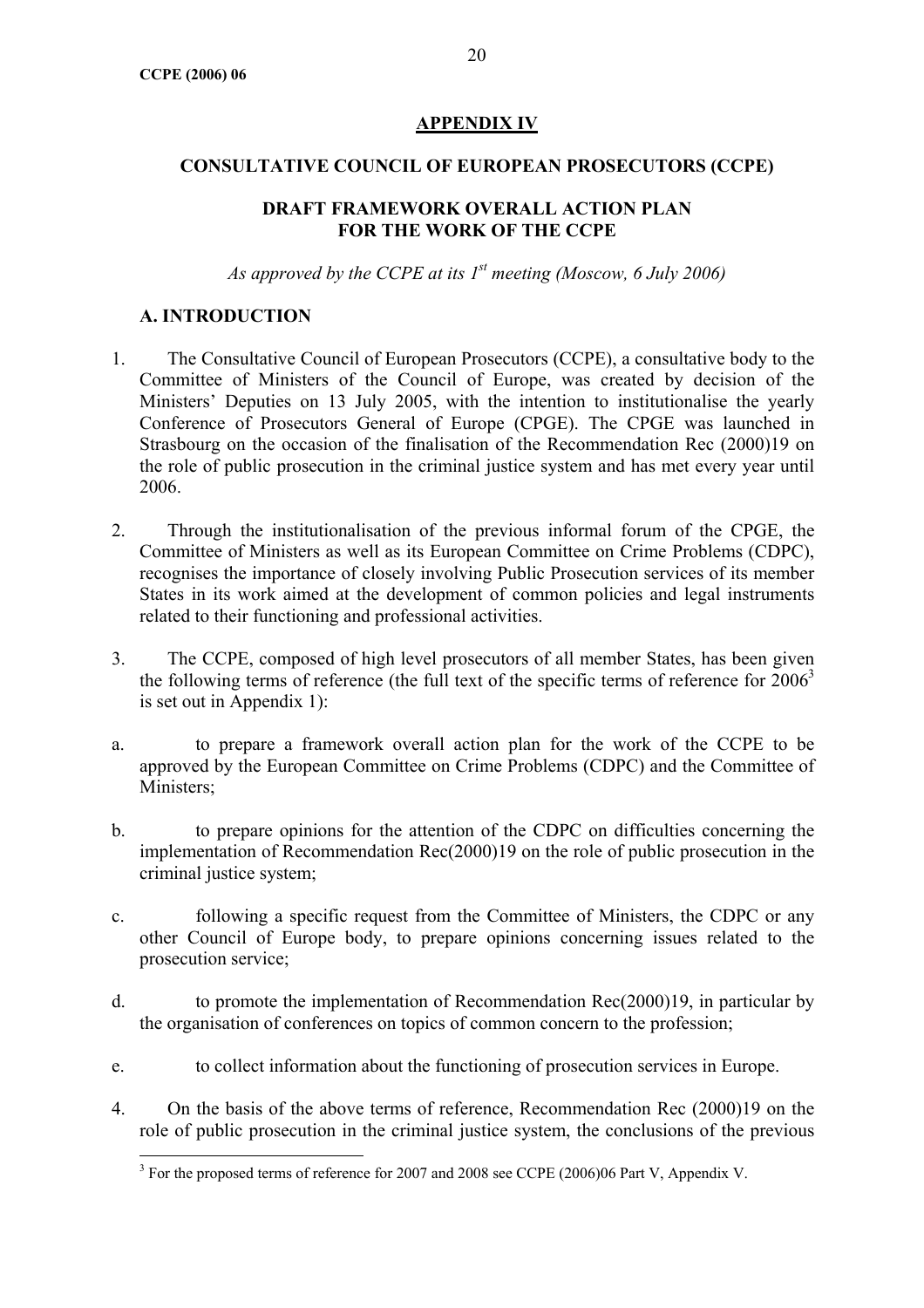CPGE sessions and the proposals made by the Co-ordinating Bureau of the CPGE during its meeting on 7-8 November 2005, a preliminary draft framework overall action plan was proposed for discussion and comments by the Bureau of the CDPC, during its meeting in January 2006. The comments by the Bureau of the CDPC were considered by the Bureau of the CPGE who have reviewed the draft framework overall action plan in light of these comments before its consideration by the CDPC during its plenary meeting on 3-6 April 2006. The present, consolidated draft framework overall action plan, which includes the amendments proposed by the CDPC, was examined and then approved by the CCPE during its first meeting on 6 July 2006.

5. According to the procedure resulting from the specific terms of reference of the CCPE, the draft framework overall action plan adopted by the CCPE, will be sent to be approved by the CDPC (which is planned to be done through the written consultation procedure) and by the Committee of Ministers in order to be finalised.

#### **B. OBJECTIVE**

6. The objective of the overall framework action plan for the work of the CCPE is to provide this body with a non-exhaustive and dynamic list of possible action areas.

#### **C. FRAMEWORK OVERALL ACTION PLAN**

7. The implementation and the promotion of Recommendation Rec (2000)19 on the role of public prosecution in the criminal justice system constitute the heart of the specific terms of reference of the CCPE. The proposed action plan therefore adopts the structure and incorporates the contents of the Recommendation. However, since the terms of reference do not limit the work of the CCPE to the contents of Recommendation Rec (2000)19, the action plan also encompasses areas which are not covered by the Recommendation but are nevertheless closely linked to the tasks and functions of prosecution services in Europe.

#### **I. Functions of the public prosecutor**

- 8. The functions of the public prosecutors in Europe vary considerably due to differences in their status and role in the justice systems of Council of Europe member states. Although some functions, such as those concerning criminal prosecution, are common to prosecutors in all member States, other functions, including those outside the criminal sector are not found in all legal systems. The following possible functions of public prosecutors could be addressed, either by undertaking a study on or an enquiry into their exercise (powers and limits in law and practice) in Council of Europe member States, or by the drafting of an opinion ( e.g. on the need to elaborate guidelines or standards on their exercise):
- a. Functions in the criminal justice system with regard to
- i. decision-making regarding the initiation, continuation or discontinuation of prosecution or regarding alternatives to prosecution (e.g. mediation):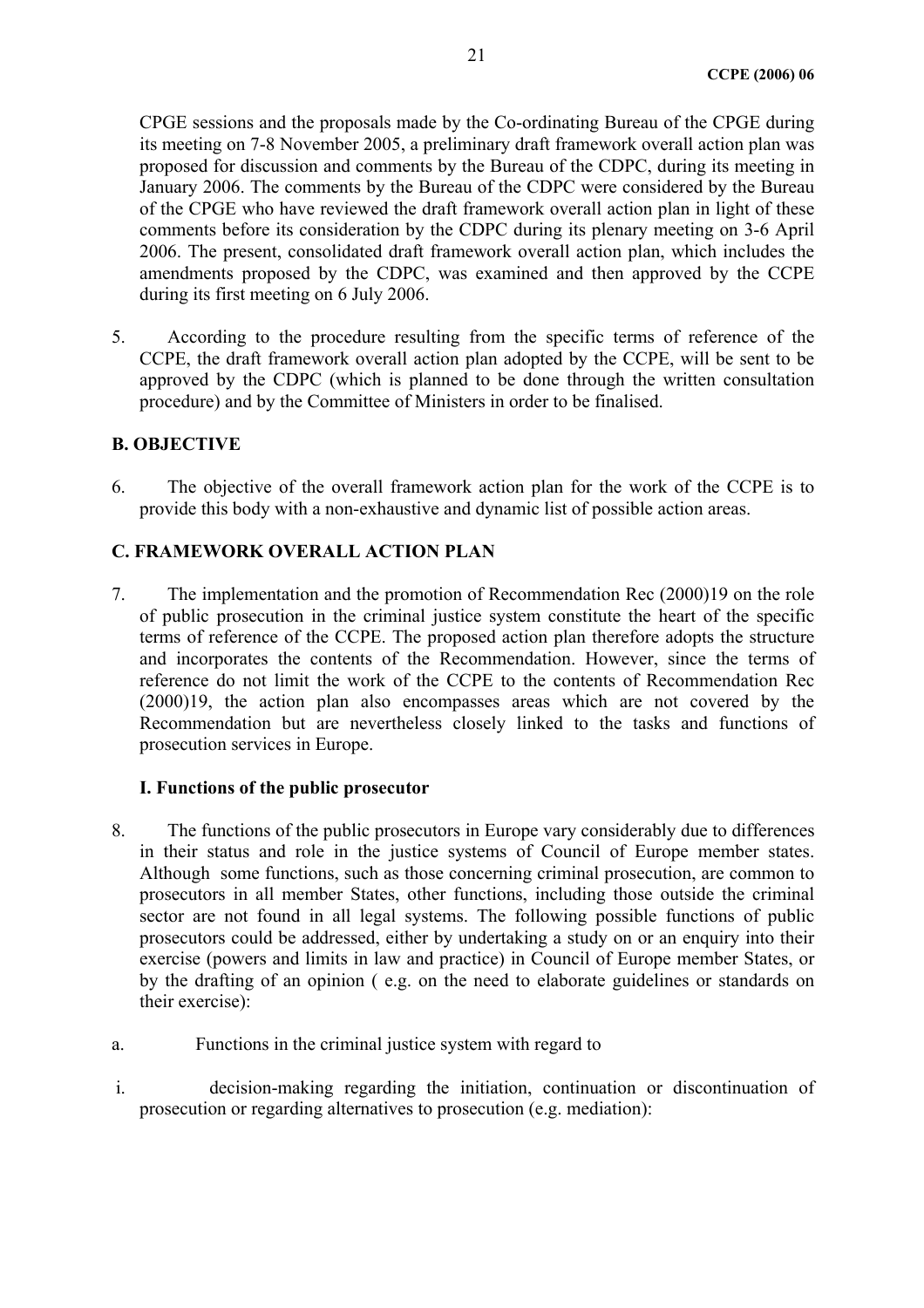#### **CCPE (2006) 06**

| a)                        | advantages and disadvantages of discretionary powers of this decision    |
|---------------------------|--------------------------------------------------------------------------|
| making;                   | implementation of crime policy priorities;                               |
| $\overline{\mathbf{u}}$ . | the conduct of prosecutions before the court and the conduct of appeals; |
| iii.                      | the conduct and co-ordination of criminal investigations;                |
| iv.                       | the supervision of the execution of court decisions in penal matters;    |
| V.                        | the protection of witnesses in danger;                                   |
| vi.                       | the protection of/ assistance to victims;                                |
| vii.                      | juvenile delinquents, juvenile victims and witnesses;                    |
|                           |                                                                          |

- viii. prisoners /persons deprived of their liberty;
	- b. Functions, including court procedures, outside the criminal sector related to, inter alia:

| civil law, |
|------------|
|            |

- ii. family law,
- iii. labour law,
- iv. commercial law,
- v. social law,
- vi. public law ( including administrative and constitutional law),
- c. and also, functions related to:
- i. the administration and management of the justice system;
- ii. advisory functions to the judiciary, executive and legislative powers;
- iii. communication with the general public and the media.

# **II. Safeguards provided to public prosecutors for carrying out their functions**

- 9. The CCPE could also undertake an assessment of the safeguards provided to public prosecutors in member States for carrying out their functions in accordance with the principles contained in Recommendation (2000)19. These safeguards concerning their functioning, their status and professional career include the adequacy and effectiveness of measures to guarantee:
- i. that public prosecutors are able to fulfil their professional duties under adequate legal and organisational conditions, including by ensuring sufficient budgetary means;
- ii. fair and impartial procedures for recruitment, promotion and transfer of public prosecutors;
- iii. that the careers, promotions and mobility of public prosecutors are governed by known and objective criteria;
- iv. reasonable conditions of service such as remuneration, tenure, pension, age of retirement and that these conditions are governed by law;
- v. that disciplinary proceedings against public prosecutors are governed by law and guarantee a fair and objective evaluation and decision, subject to independent and impartial review;
- vi. that public prosecutors have access to a satisfactory grievance procedure, including where appropriate access to a tribunal if their legal status is affected;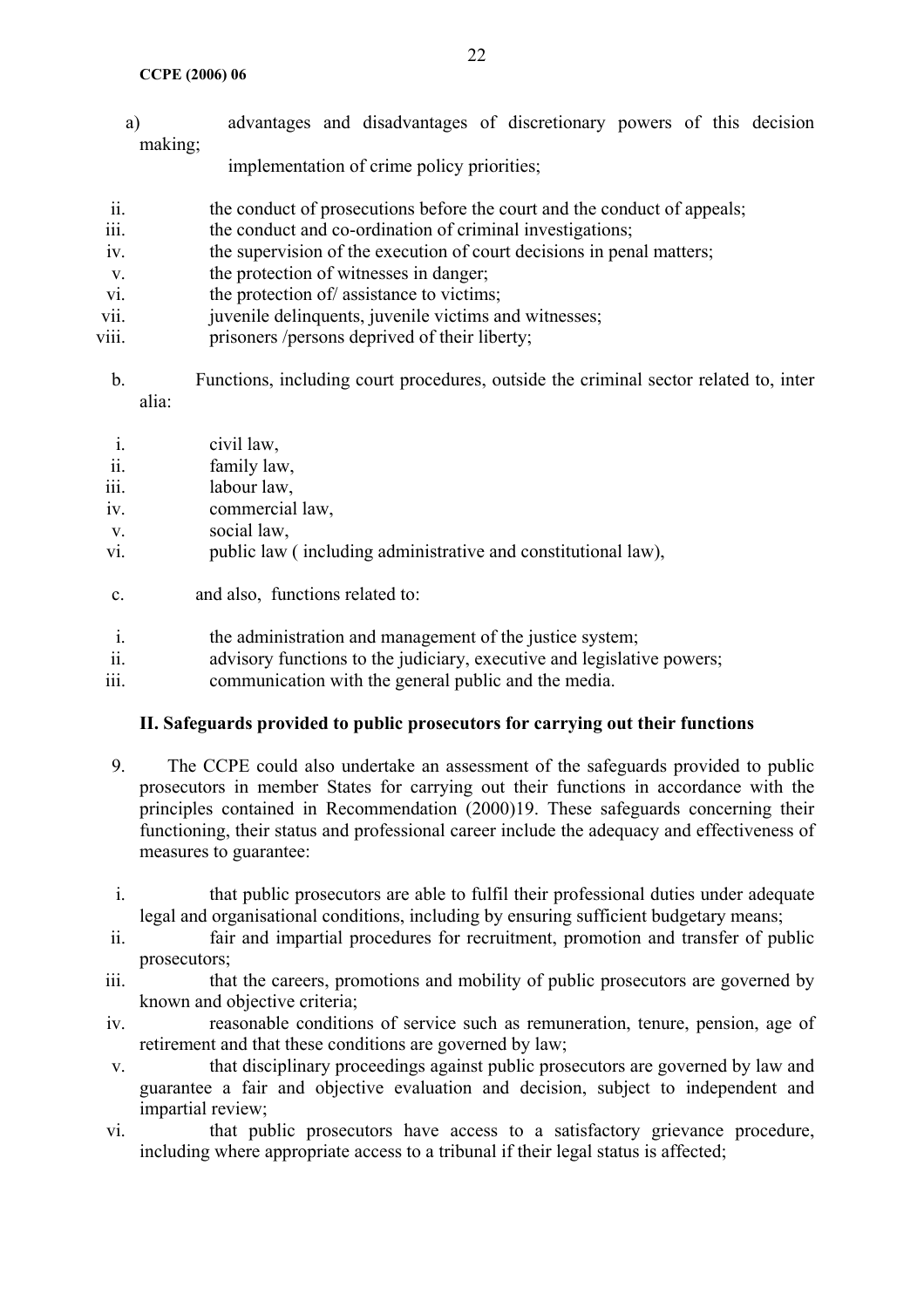- vii. that public prosecutors, together with their families are physically protected by the authorities when their personal safety is threatened;
- viii. that public prosecutors have an effective right to freedom of expression, belief, association and assembly under the conditions mentioned in §6 of Recommendation (2000)19;
	- ix. that public prosecutors receive appropriate and sufficient training both before and after their appointment;
	- x. the development of specialisation to respond to different forms of criminality, in particular organised crime, trafficking in human beings, terrorism, corruption, cybercrime, counterfeiting, domestic violence, sexual exploitation of children and money laundering, and the recourse to teams of specialists, including multi-disciplinary teams to assist public prosecutors in carrying out their functions;
	- xi. that the assignment of cases meet the requirements of impartiality and independence and take due account of the level of legal qualification and specialisation required for each case;
- xii. that individual public prosecutors can request that instructions addressed to him or her be put in writing and that he or she be provided with an adequate internal procedure against instructions which he or she believes to be either illegal or running against his or her conscience.

#### **III. Relationship between public prosecutors and the executive and legislative powers**

- 10. Prosecution services in European States represent widespread differences with respect to their institutional relationship with the executive and legislative powers. While in some legal systems the public prosecutor enjoys complete independence from parliament and government, in others he or she is subordinate to one or another while still enjoying some degree of scope for independent action. Although possibilities for harmonisation on this issue seemed premature, at least when Recommendation (2000)19 was adopted, current internal reforms in various member States of the Council of Europe might justify a need to assess the effective implementation of the safety nets enshrined in the Recommendation to avoid possible weaknesses of both models.
- 11. The principles and safety nets contained in Recommendation (2000)19 aim to guarantee, in all systems, the fundamental principle of the separation of powers between the legislative, the executive and the judiciary while ensuring, on the one hand, a sufficient level of operational autonomy of public prosecutors to perform their duties without unjustified interference and, on the other hand, a sufficient level of democratic accountability for the activities of the prosecution services and liability for individual shortcomings at disciplinary, administrative, civil and criminal levels.
- 12. In the above context, the following issues might be addressed:
- a. In all systems:
- i. capacity of public prosecutors to perform their duties without unjustified interference or obstruction, including their duty to prosecute public officials for offences committed by them;
- ii. accountability of the prosecution service for its activities as a whole;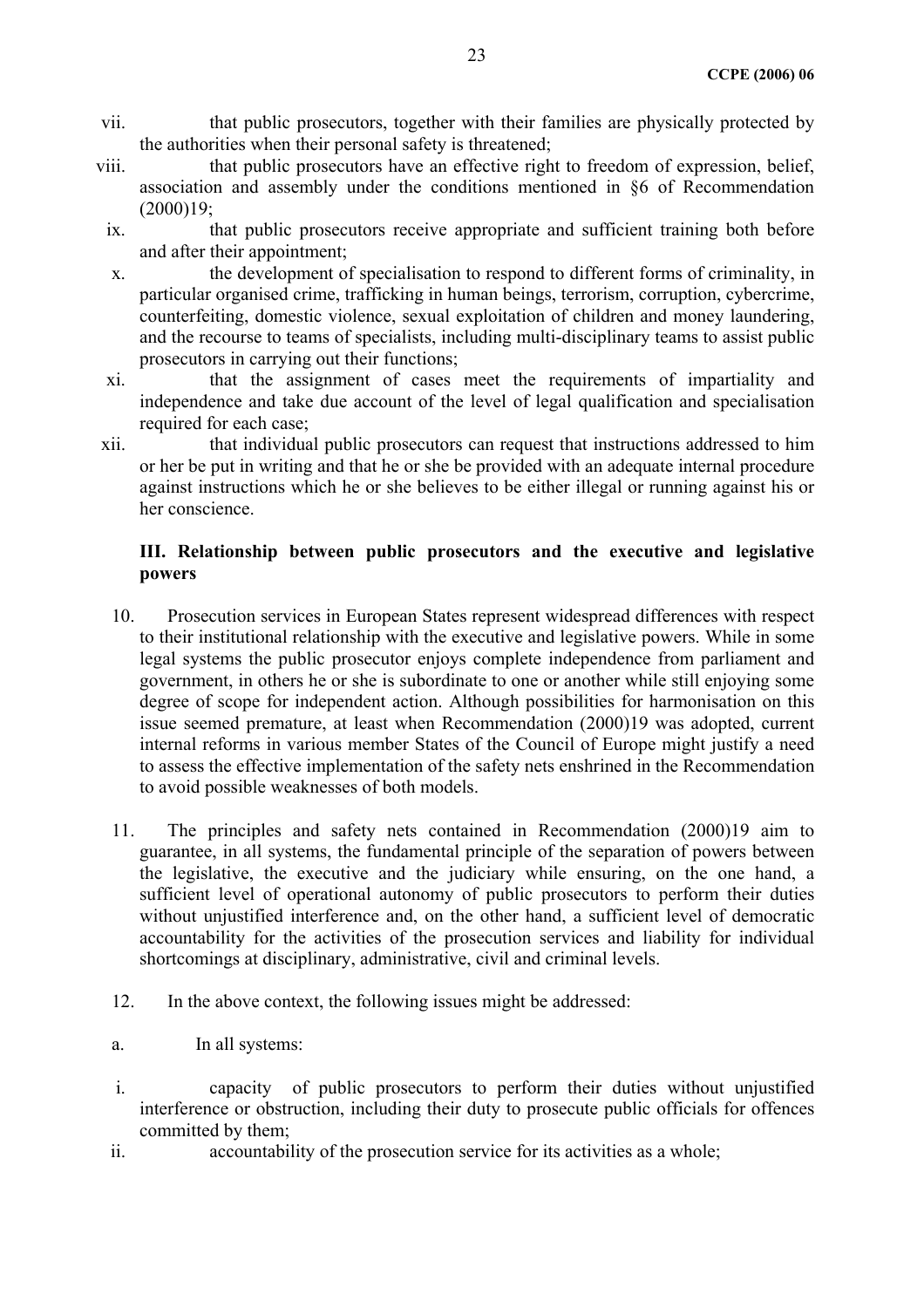- iii. personal liability of public prosecutors (civil, penal or other).
- b. In systems where the public prosecution is part of or subordinate to the government:
- i. nature and scope of the powers of the government as established by law;
- ii. the exercise of these powers, in particular with regard to instructions;
- iii. consultation of public prosecutors with regard to instructions;
- iv. possibility for public prosecutors to submit to the court any legal argument of their choice, even when they are under a duty to reflect in writing the instructions received.
- c. In systems where the public prosecution is independent of the government:
- i. nature and scope of the independence of the public prosecution as established by law;
- ii. working relationship between the public prosecution service and government agencies and other institutions.

# **IV. Relationship between public prosecutors and court judges**

- 13. Although prosecutors and judges are part of the same legal system, there can be no equivalence between the two professions and appropriate measures should be taken so as to fully ensure that the legal status, the competencies and the procedural role of public prosecutors are established by law in a way that there can be no doubt about the independence and impartiality of court judges. An assessment of measures taken to this effect could be conducted, including the following aspects:
- a. the guarantee that a person cannot at the same time perform duties as a public prosecutor and as a judge;
- b. the strict respect by public prosecutors of the independence and impartiality of court judges, in particular by refraining from casting doubts on judicial decisions or from hindering their execution (save where exercising their right of appeal);
- c. where judges are involved in criminal investigations (investigating judges), attention should be given to the functional co-operation of public prosecutors with these judges, within the respect of the latter's independence;
- d. the need for public prosecutors to be fair, impartial and objective, in particular by providing the court with all relevant facts and legal arguments necessary for the fair administration of justice;
- e. where public prosecutors are empowered to take measures which affect the fundamental rights and freedoms of individuals, these should be subject to judicial review.

# **V. Relationship between public prosecutors and the police4**

 $\overline{a}$ 

14. With regard to the institutional link between public prosecutors and the police a distinction is to be made between States in which the police service is independent of the

<sup>&</sup>lt;sup>4</sup> For the purpose of this action plan "police" comprises all law enforcement agencies or bodies involved in criminal investigation.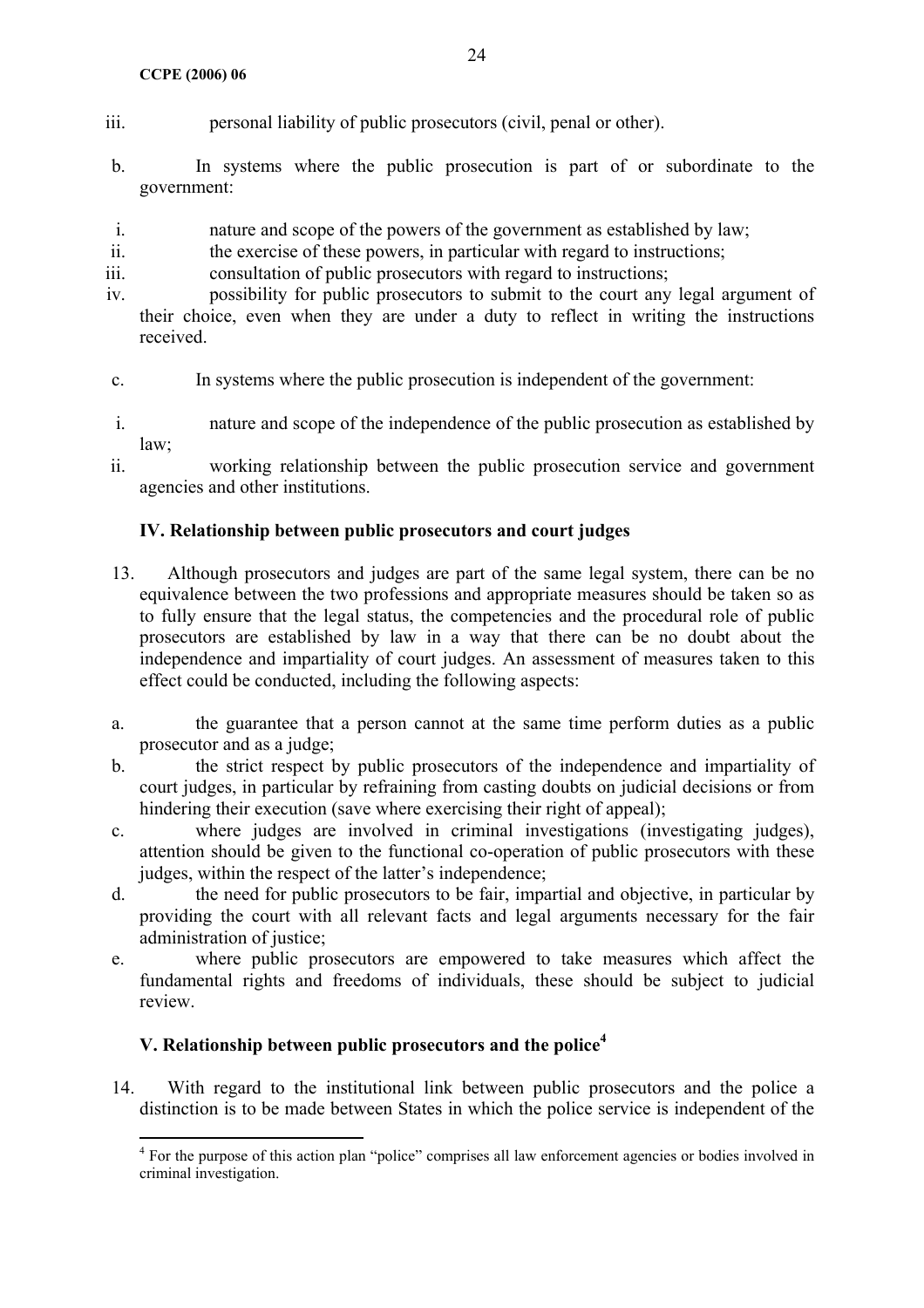public prosecution, and enjoys considerable discretion not only in the conduct of investigations but also often in deciding whether to prosecute, and those in which policing is supervised, or indeed directed, by the public prosecutor.

- 15. In countries where the police are placed under the authority of the public prosecutor, the following issues are to be considered:
- a. instructions by the public prosecutor to the police with a view to an adequate implementation of crime policy priorities, including in particular:
- i. cases to be dealt with as a priority;
- ii. means used to search for evidence;
- iii. staff used;
- iv. duration of investigation;
- v. information to be given to the public prosecutor;
- b. where different police agencies are available, allocation of individual cases to the agency that deems best suited to deal with it;
- c. evaluations and control necessary to monitor compliance with the instructions of the public prosecutor and with the law;
- d. sanctioning of violations.
- 16. Where the police are independent of the public prosecution, attention should be given to the availability of effective and functional co-operation between the public prosecution and the police.
- 17. In general, the possible role of public prosecutors could be further considered in:
- a. scrutinising the lawfulness of police investigations before any decision to proceed with public prosecution can be taken;
- b. monitoring the observance of human rights by the police.

#### **VI. Duties of the public prosecutor towards individuals**

- 18. As a corollary to the safeguards enjoyed by public prosecutors in the performance of their functions, these functions entail certain duties and responsibilities towards those who come into contact with the legal system, whether as suspects, witnesses or victims of crime or any other persons whose rights are violated. Public prosecutors should, as a main responsibility, ensure that they carry out their functions in a way that is fair, impartial and objective, respectful of human rights and as expeditious as possible.
- 19. The effective fulfilment of these duties by public prosecutors, and the obstacles encountered in fulfilling them should be considered, including in particular the following requirements:
- a. non-discrimination and equality before the law;
- b. consideration of all circumstances of a case including those affecting a suspect;
- c. no prosecution when charge seems unfounded;
- d. no prosecution based on illegally obtained evidence;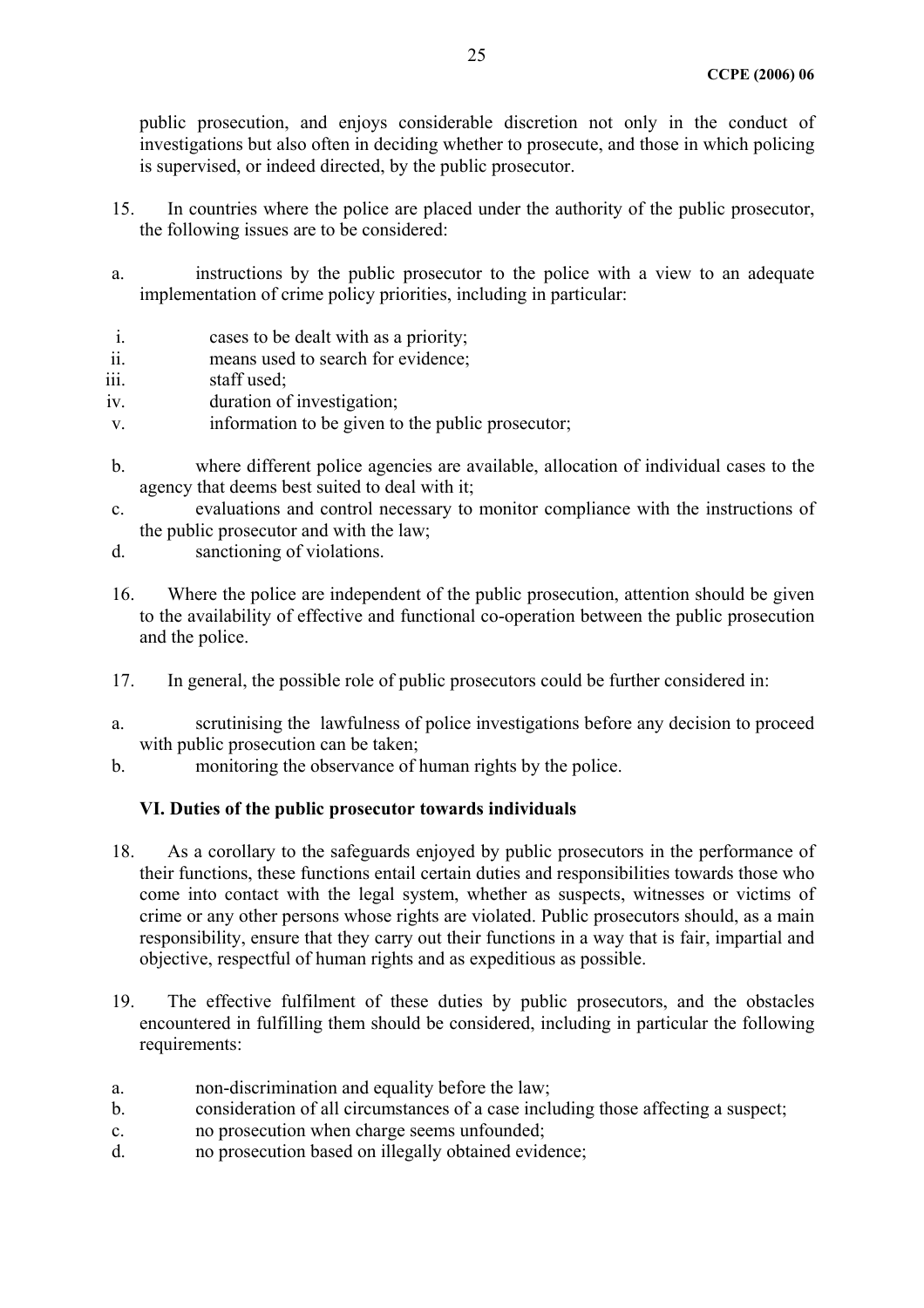#### **CCPE (2006) 06**

- e. safeguarding the principle of equality of arms, disclosure of information;
- f. respecting the presumption of innocence, confidentiality of information;
- g. taking account of the interests and the protection of the life, safety and privacy of witnesses and collaborators of justice;
- h. taking account of the views and concerns of victims and providing them with appropriate information on their rights and the procedure;
- i. taking adequate measures for the protection of the rights and interests of persons claiming that their rights or interests are violated.
- 20. Consideration should also be given to the requirements made to States to promote fair, consistent, impartial and efficient activity of public prosecutors in this respect, and in particular by:
- a. providing a possibility to victims and other interested parties of recognised or identifiable status to challenge decisions of the public prosecutor not to prosecute;
- b. the development of national "codes of conduct" for public prosecutors<sup>5</sup>;
- c. ensuring well designed hierarchical methods of organisation which do not lead to ineffective or obstructive bureaucratic structures;
- d. defining general guidelines on the implementation of the crime policy, setting out priorities and means of pursuing them, and making them accessible to the public;
- e. defining general criteria to guide decision-making in individual cases and making them accessible to the public;
- f. ensuring an adequate control on the observance by public prosecutors of general criteria, instructions and general guidelines .

### **VII. International co-operation**

- 21. Given the important role played by the public prosecutor in international judicial cooperation in criminal matters and the growing importance of strengthening international co-operation in order to combat crime, consideration could be given to:
- a. ways to promote direct contacts between public prosecutors in the context of international judicial co-operation, within the framework of international agreements where they exist or on the basis of practical arrangements, e.g. by:
- i. disseminating documentation;
- ii. compiling a list of contacts and addresses giving the names of the relevant persons in the different prosecuting authorities, as well as their specialist fields, etc.;
- iii. organising regular meetings between public prosecutors of different countries on questions regarding mutual assistance and shared crime issues;
- iv. organising training and awareness-enhancing sessions;
- v. introducing and developing the function of liaison law officers based in a foreign country;
- vi. the conduct of joint investigation procedures.

 $\overline{a}$ <sup>5</sup> During the  $6<sup>th</sup>$  Conference of Prosecutors General of Europe held in Budapest, May 2005, the participants adopted "European Guidelines on ethics and conduct of prosecutors" (the "Budapest Guidelines") which are largely inspired by the above principles.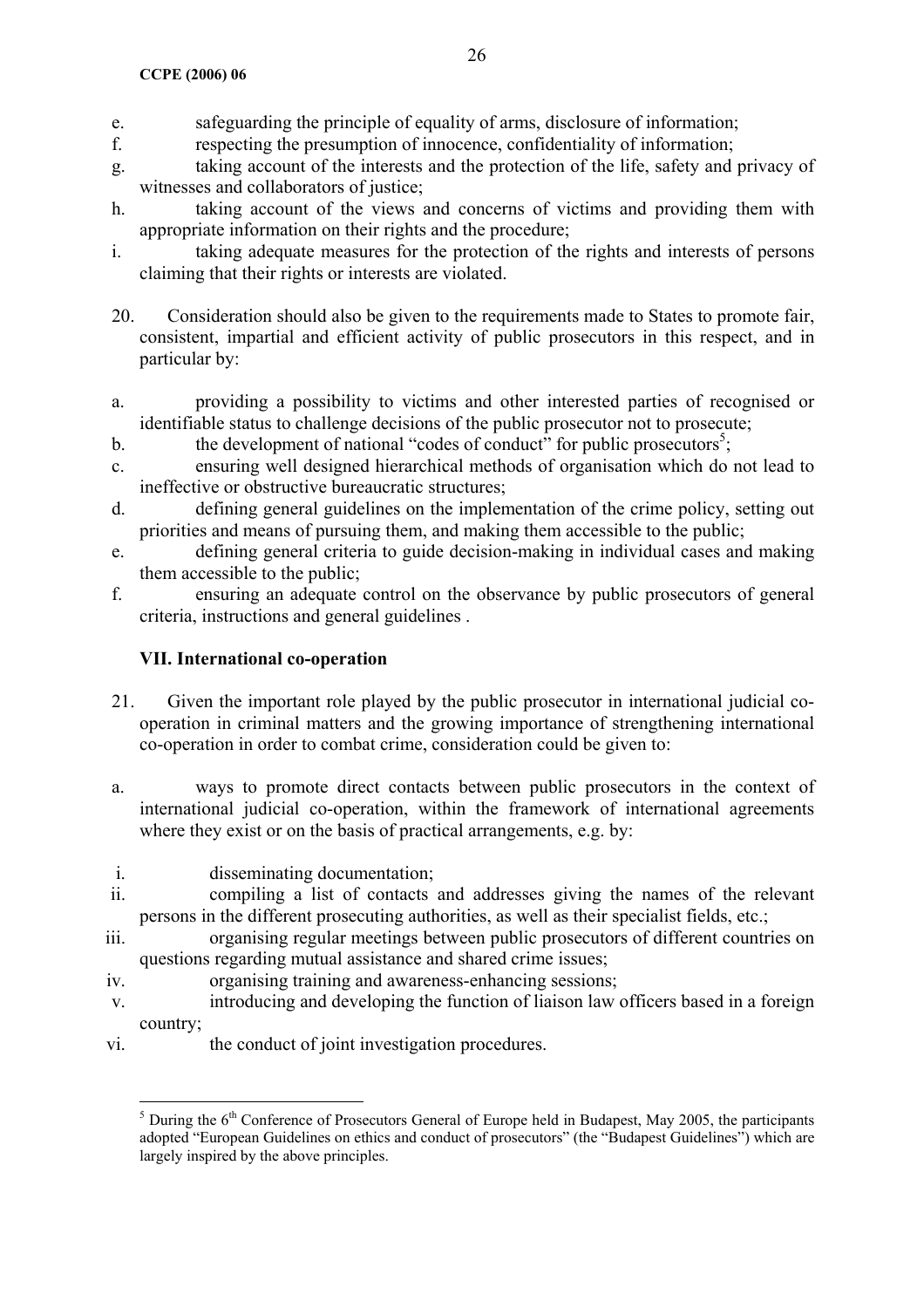- b. ways to improve rationalisation and active co-ordination of mutual assistance procedures by promoting
- i. the awareness of all public prosecutors of the need for active participation in international co-operation;
- ii. the specialisation of some public prosecutors in the field of international cooperation;
- iii. the possibility that the public prosecutor of the requesting state, where he or she is in charge of international co-operation, may address requests for mutual legal assistance directly to the authority of the requested state that is competent to carry out the requested action, and that the latter authority may return directly to him or her the evidence obtained;
- c. ways to improve the role played by public prosecution services, including by the recourse to teams of specialists and multi-disciplinary teams, in strengthening international co-operation in the fight against specific forms of serious crime, such as:
- i. organised crime;
- ii. trafficking in human beings;
- iii. terrorism;
- iv. corruption;
- v. cybercrime;
- vi. counterfeiting;
- vii. sexual exploitation of children; and
- viii. money laundering.

### **D. IMPLEMENTATION**

- 22. Priority issues to be addressed will be defined by the CCPE in consultation with the CDPC or will result from specific requests by the Committee of Ministers, the CDPC or any other Council of Europe body.
- 23. The action areas identified as a priority will be addressed, as appropriate, by the preparation of an opinion, a proposal to undertake a study or a proposal to elaborate draft legal instruments on certain aspects linked to the action plan.
- 24. The subjects might also lead to proposals to organise seminars or conferences on specific topics where large consultation or awareness raising is indicated.
- 25. Some suggestions for priority actions proposed by the CCPE are appended to this framework overall action plan (Appendix II). The order of priority for the actions will be decided by the Bureau in the light of comments sent by members of the CCPE. Members of the CCPE were invited to send to the Secretariat their comments, indicating their proposals concerning the order of priority, not later than the end of August 2006.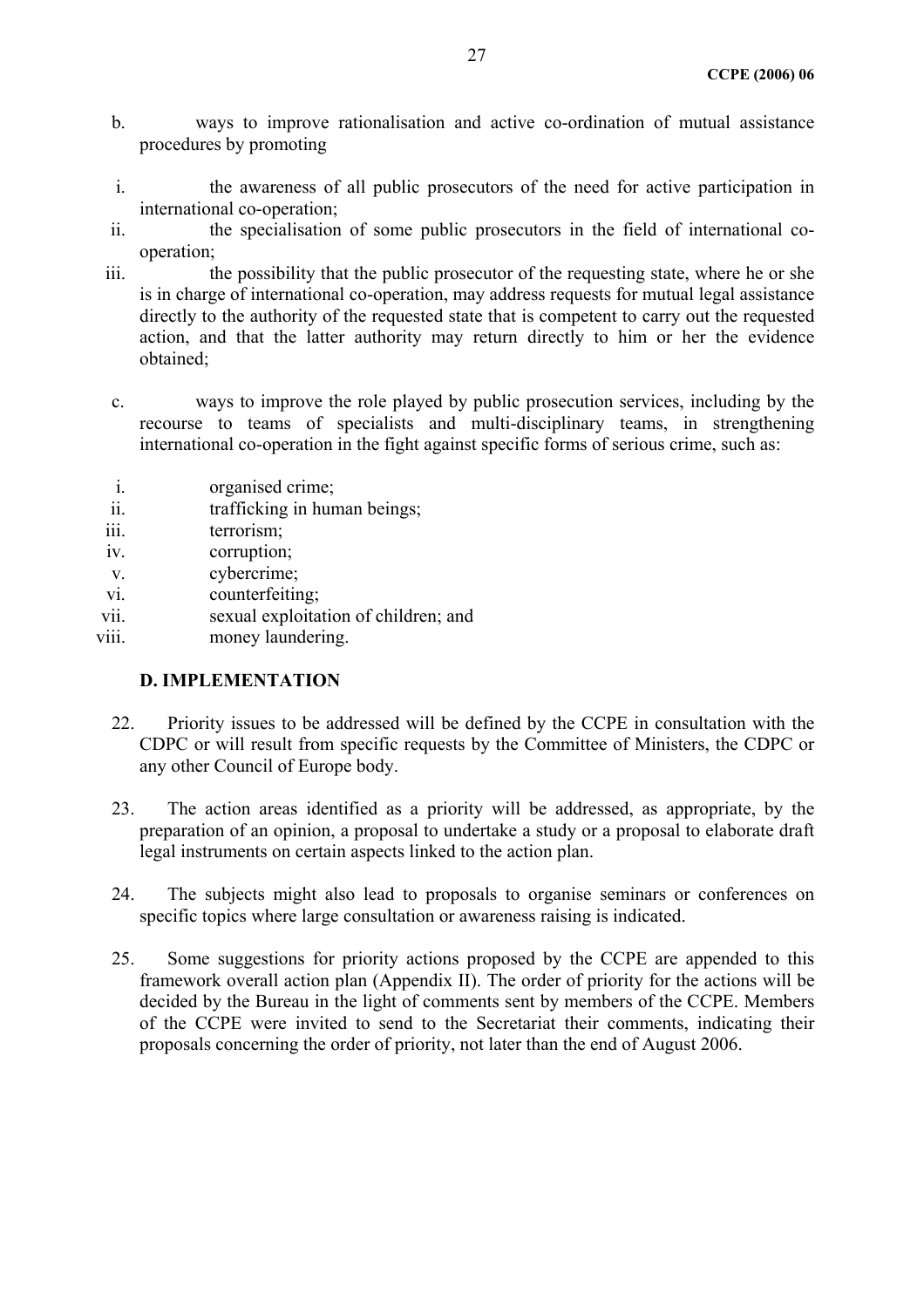# *Appendix I*

### **Specific terms of reference of the Consultative Council of European Prosecutors (CCPE)<sup>6</sup>**

### **1. Name of Committee:**

Consultative Council of European Prosecutors (CCPE)

# **2. Type of Committee:**

Consultative body

# **3. Source of terms of reference:**

Committee of Ministers

# **4. Terms of reference:**

*a.* to prepare a framework overall action plan for the work of the CCPE to be approved by the European Committee on Crime Problems (CDPC) and the Committee of Ministers;

*b.* to prepare opinions for the attention of the CDPC on difficulties concerning the implementation of Recommendation Rec(2000)19 on the role of public prosecution in the criminal justice system;

*c.* following a specific request from the Committee of Ministers, the CDPC or any other Council of Europe body, to prepare opinions concerning issues related to the prosecution service;

*d.* to promote the implementation of Recommendation Rec(2000)19, in particular by the organisation of conferences on topics of common concern to the profession;

*e.* to collect information about the functioning of prosecution services in Europe.

# **5. Membership of the Committee:**

*a.* All member states may be represented on the CCPE. Members should be chosen in contact, where such authorities exist, with the national authorities responsible for prosecutors and with the national administration responsible for managing the prosecution service, from among serving prosecutors having a thorough knowledge of questions relating to the functioning of the prosecution system combined with utmost personal integrity.

<sup>&</sup>lt;sup>6</sup> Adopted by the Committee of Ministers on 13 July 2005 during the 935<sup>th</sup> meeting of the Ministers' Deputies (CM/Del/Dec(2005)935, Item 10.2, Appendix 13)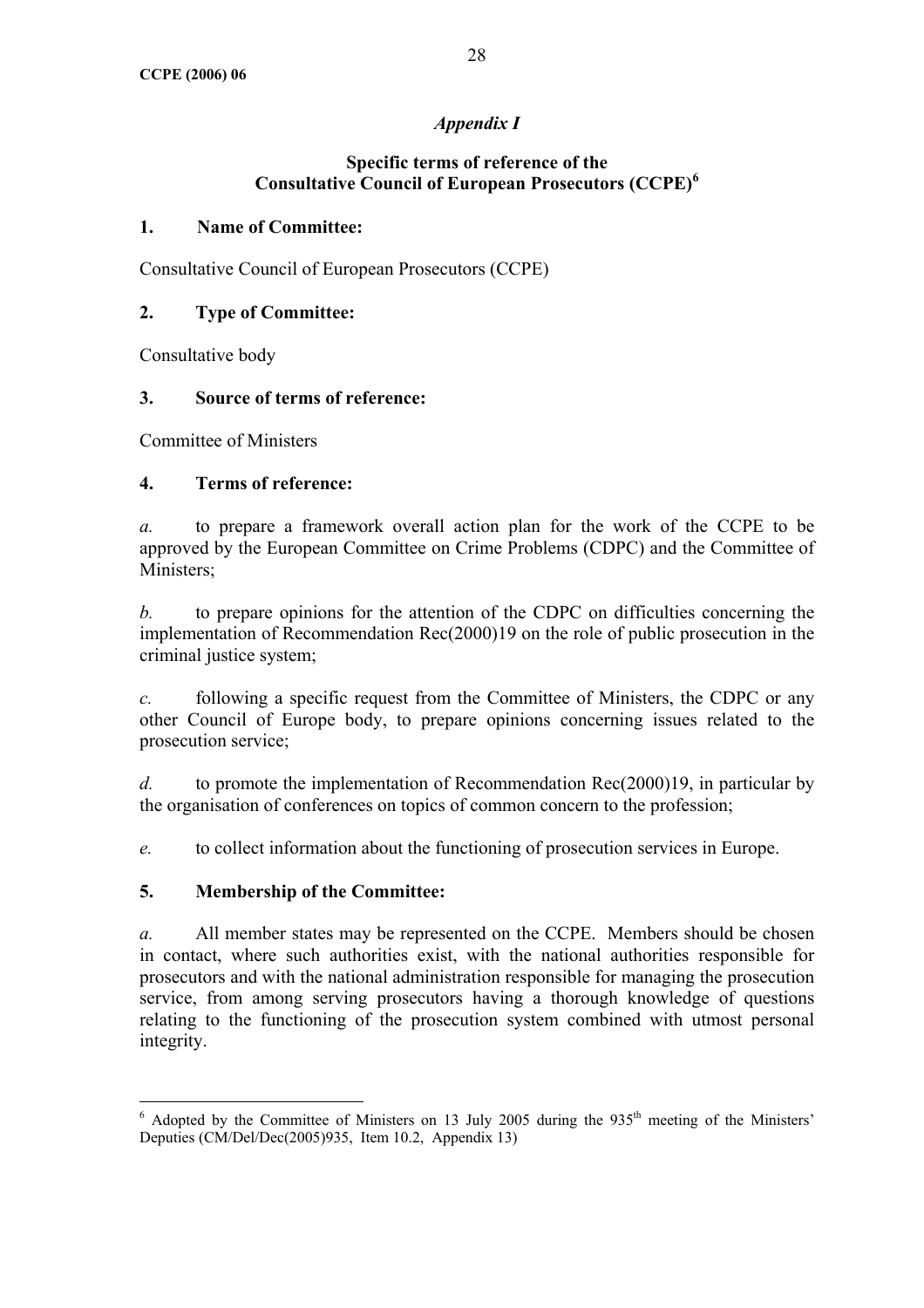The travel and subsistence of members shall be at the expenses of their states.

*b.* The European Union may take part in the work of the CCPE, without the right to vote or defrayal of expenses.

*c.* The following Council of Europe observers may send a representative to meetings of the CCPE, without the right to vote or defrayal of expenses:

- Canada;
- Holy See;
- Japan;
- Mexico;
- United States of America.

*d.* The following observers with the CCPE may attend the meetings of the CCPE, without the right to vote or defrayal of expenses:

- the International Association of Prosecutors;

- the Association "Magistrats européens pour la démocratie et les libertés" (MEDEL).

*e.* The CCPE may appoint one representative to attend meetings of the CDPC and one representative to attend meetings of the Consultative Council of European Judges (CCJE) and the CDPC and the CCJE may each appoint one representative to attend meetings of the CCPE. The Council of Europe will cover the travel and subsistence expenses of these representatives.

#### **6. Structures and working methods:**

The CCPE is an advisory body of the Committee of Ministers. The Consultative Council works in co-operation, in particular, with the CDPC and the CCJE and also, depending on the subjects dealt with, other committees or bodies. The CCPE reports on its activities to the Committee of Ministers and to the CDPC and all texts for the Committee of Ministers will be forwarded through the CDPC to ensure proper coordination and consistency on matters relating to criminal justice policy.

In order to discharge its terms of reference, the CCPE will be assisted by a Bureau of eleven members appointed by the CCPE. The Bureau shall provide assistance as requested by the CCPE and to this end, the Bureau may seek the advice of external experts and have recourse to studies by consultants.

The travel and subsistence expenses of the Bureau members will be paid by the Council of Europe.

#### **7. Duration:**

These terms of reference expire on 31 December 2006 and may be renewed.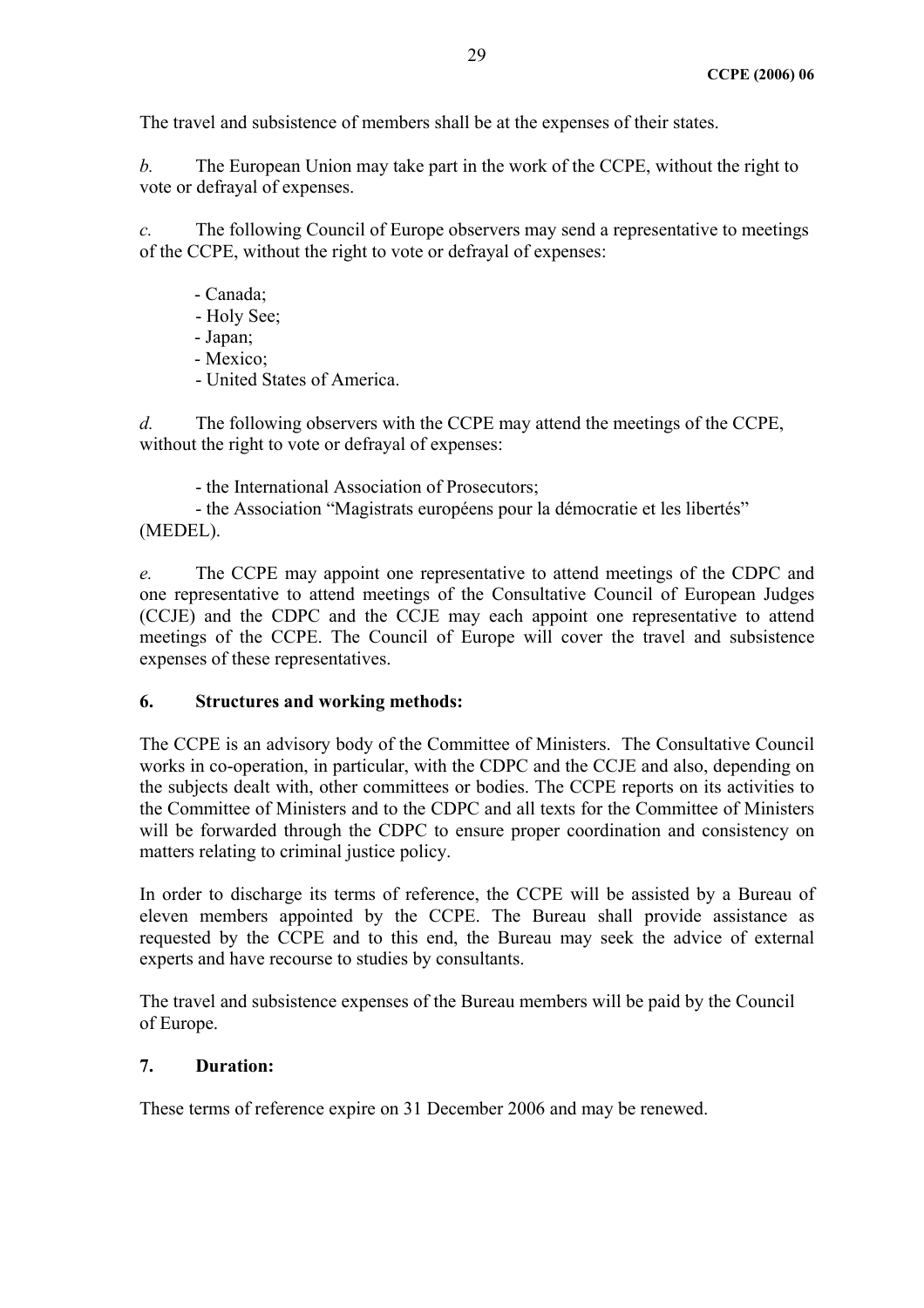$\overline{a}$ 

### **CONSULTATIVE COUNCIL OF EUROPEAN PROSECUTORS (CCPE) PRIORITY ACTIONS<sup>7</sup>**

- 1. Study ways and means to improve international co-operation between public prosecutors in Europe, on the basis of articles 37-39 of Rec (2000) 19, and in co-operation with the Committee of Experts on the Operation of Conventions in the Penal Field (PC-OC) [Reference to Chapter VII]
- 2. Further to the preliminary study and conclusions of the Budapest Conference of Prosecutors General of Europe with regard to the public prosecutor's competencies outside the criminal field, undertake further inquiries on the subject in view of the preparation of an opinion [Reference to Chapter I]
- 3. In the light of the recent updating of the European Prison Rules, study the relationship between public prosecution services and prison administrations including the role of public prosecutors in ensuring the respect of human rights of persons deprived of their liberty. [Reference to Chapter I]
- 4. Taking into account the conclusions of the 2<sup>nd</sup> European conference of Judges, held in Cracow in April 2005, on "Justice and the media", the possibility of defining guidelines on the relationship between prosecution services and the media should be considered. [Reference to Chapter I]
- 5. With reference to Recommendation (2000) 19 (articles 8,9,11,36) and the conclusions of the Conference of Ministers of Justice (Helsinki 2005) on the issue of restorative justice, undertake a study on the contribution by the public prosecution service to the establishment of the criminal justice policy. In particular, inquiries should be made with regard to possibilities of developing discretionary powers to decide on alternatives to prosecution and measures of restorative justice. [Reference to Chapters I and III]
- 6. Undertake an examination of the duties of public prosecutors towards victims and witness, in particular those who are juveniles, taking into account the Conclusions of the Moscow Conference.[Reference to Chapters I and VI]
- 7. With reference to the Council of Europe's programme of action "Children and violence", undertake a study on the public prosecutor's role with regard to children and juveniles, taking into account the work and conclusions of the CPGE in Bratislava on juvenile delinquency and to the various instruments of the Council of Europe of relevance to this issue. [Reference to Chapter I]
- 8. In co-operation with the European Commission for the efficiency of justice (CEPEJ), and with reference to the Recommendation Rec (2000)19 and other relevant instruments of the Council of Europe, the contribution of public prosecution services to

 $<sup>7</sup>$  The order of priority for these actions will be decided by the Bureau of the CCPE in the light of comments</sup> from the members of the CCPE.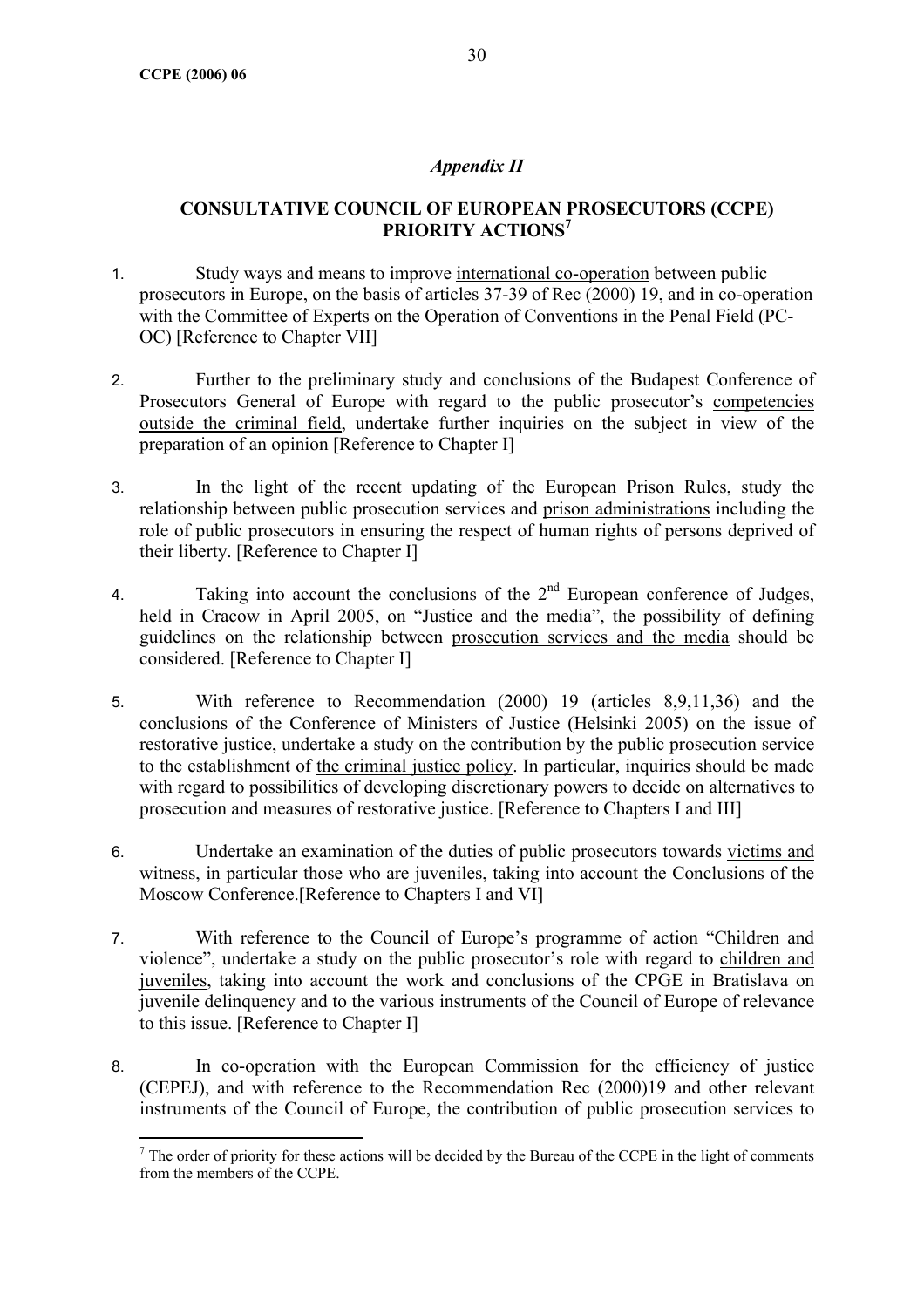improving the administration and management of justice should be examined. [Reference to Chapter I and IV]

- 9. Referring to Recommendation Rec (2000)19, and in particular art. 35, consider ways and means of promoting the "European Guidelines on ethics and conduct of prosecutors" (the "Budapest Guidelines"). [Reference to Chapter VI]
- 10. Follow the work and activities undertaken in the Council of Europe, in particular those of the Consultative Council of European Judges (CCJE), that are of relevance to the public prosecution services.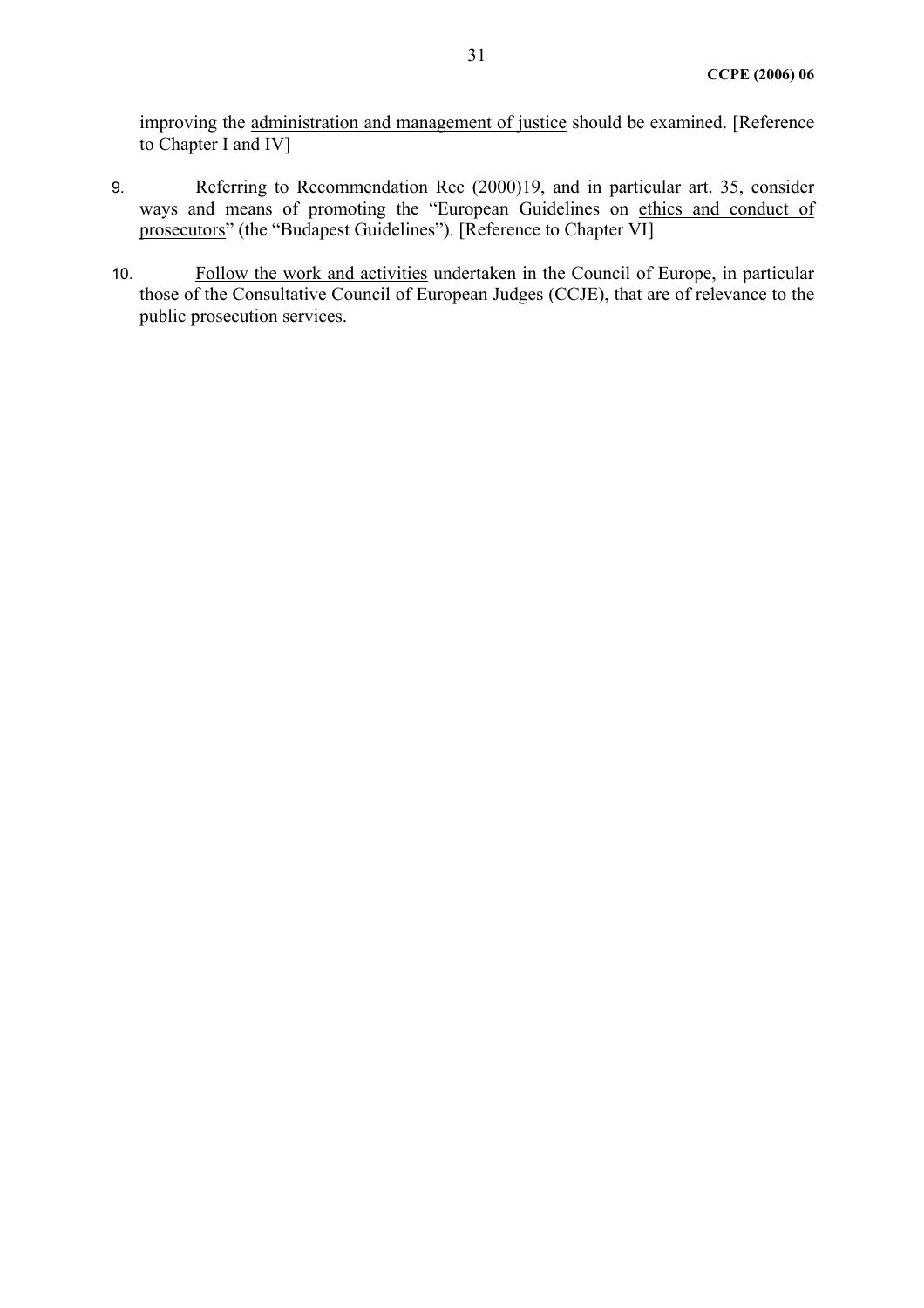# **APPENDIX V**

# **DRAFT TERMS OF REFERENCE OF THE CCPE FOR 2007-2008**

| 1.               | Name of committee:                          | Consultative Council of European Prosecutors (CCPE)                                                                                                                                                                                                                                                             |
|------------------|---------------------------------------------|-----------------------------------------------------------------------------------------------------------------------------------------------------------------------------------------------------------------------------------------------------------------------------------------------------------------|
| 2.               | <b>Type of committee:</b>                   | Ad Hoc Committee                                                                                                                                                                                                                                                                                                |
| 3.               | Source of terms of<br>reference:            | <b>Committee of Ministers</b>                                                                                                                                                                                                                                                                                   |
| $\overline{4}$ . | Terms of reference:                         |                                                                                                                                                                                                                                                                                                                 |
|                  | Having regard to:                           |                                                                                                                                                                                                                                                                                                                 |
|                  | citizens;                                   | The Declaration and the Action Plan adopted by the Third Summit of Heads<br>of State and Government (Warsaw, 16-17 May 2005), in particular<br>concerning the necessity to strengthen and ensure the security of European                                                                                       |
|                  | Europe;                                     | Recommendation $\text{Rec}(2000)19$ on the role of public prosecution in the criminal<br>justice system and the Conclusions of the Conferences of Prosecutors General of                                                                                                                                        |
|                  | the Committee of Ministers;                 | The framework overall action plan for the work of the CCPE approved in<br>2006 by the CCPE, the European Committee on Crime Problems (CDPC) and                                                                                                                                                                 |
|                  | Activities, the CCPE is instructed:         | Within the framework of the Programmes: "European Standards for Crime<br>Control" and "Functioning and Efficiency of Justice" of the Programme of                                                                                                                                                               |
| $\mathbf{i}$     | prosecution in the criminal justice system; | to prepare opinions for the attention of the CDPC on issues concerning the<br>functioning of the public prosecution service as outlined in the framework<br>overall action plan for the work of the CCPE and in particular concerning the<br>implementation of Recommendation Rec(2000)19 on the role of public |
| ii.<br>iii.      | prosecution service;                        | following a specific request from the Committee of Ministers, the CDPC or any<br>other Council of Europe body, to prepare opinions concerning issues related to the                                                                                                                                             |
| iv.              |                                             | to promote the implementation of Recommendation Rec(2000)19, in particular by<br>the organisation of conferences on topics of common concern to the profession;                                                                                                                                                 |
|                  |                                             | to collect information about the functioning of prosecution services in Europe.                                                                                                                                                                                                                                 |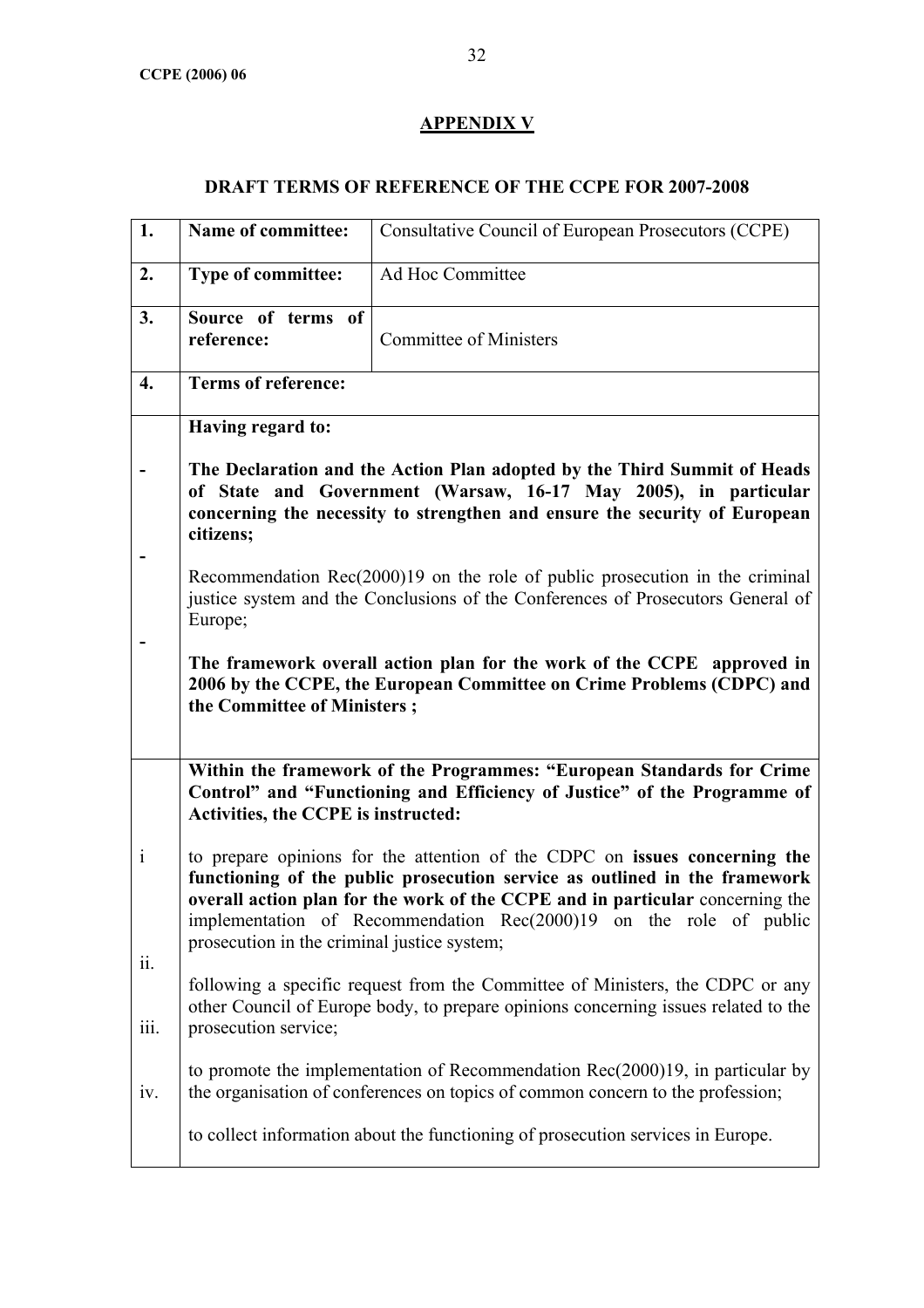| 5.             | <b>Composition of the Committee:</b>                                                                                                                                                                                                                                                                                                                                                                                                                                                     |
|----------------|------------------------------------------------------------------------------------------------------------------------------------------------------------------------------------------------------------------------------------------------------------------------------------------------------------------------------------------------------------------------------------------------------------------------------------------------------------------------------------------|
| 5.A.           | <b>Members</b>                                                                                                                                                                                                                                                                                                                                                                                                                                                                           |
|                | All member states may be represented on the CCPE. Members should be chosen<br>in contact, where such authorities exist, with the national authorities responsible<br>for prosecutors and with the national administration responsible for managing the<br>prosecution service, from among serving prosecutors of the highest possible rank<br>having a thorough knowledge of questions relating to the functioning of the<br>prosecution system combined with utmost personal integrity. |
|                | The travel and subsistence of members shall be at the expenses of their states.                                                                                                                                                                                                                                                                                                                                                                                                          |
| 5.B.           | Participants                                                                                                                                                                                                                                                                                                                                                                                                                                                                             |
|                | The following Committees may each send a representative to meetings of the<br>CCPE, without the right to vote and at the charge of the corresponding CoE budget<br>sub-heads:                                                                                                                                                                                                                                                                                                            |
|                | The European Committee on Crime Problems (CDPC)<br>The Consultative Council of European Judges (CCJE)<br>The European Commission for the efficiency of Justice (CEPEJ)                                                                                                                                                                                                                                                                                                                   |
| 5.C            | Other participants                                                                                                                                                                                                                                                                                                                                                                                                                                                                       |
| $\mathbf{i}$ . | The European Union may send representatives to meetings of the CCPE, without<br>the right to vote or defrayal of expenses.                                                                                                                                                                                                                                                                                                                                                               |
| ii.            | The states with observer status with the Council of Europe (Canada, Holy See,<br>Japan, Mexico, United States of America) may send a representative to meetings<br>of the Committee without the right to vote or defrayal of expenses.                                                                                                                                                                                                                                                   |
| 5.D.           | <b>Observers</b>                                                                                                                                                                                                                                                                                                                                                                                                                                                                         |
|                | The following non-member states:<br>Montenegro                                                                                                                                                                                                                                                                                                                                                                                                                                           |
|                | and the following non-governmental organisations:<br>the International Association of Prosecutors;                                                                                                                                                                                                                                                                                                                                                                                       |
|                | the Association "Magistrats européens pour la démocratie et les libertés"                                                                                                                                                                                                                                                                                                                                                                                                                |
|                | (MEDEL)<br>may send a representative to meetings of the Committee without the right to vote                                                                                                                                                                                                                                                                                                                                                                                              |
| 6.             | or defrayal of expenses.<br><b>Working Methods and Structures</b>                                                                                                                                                                                                                                                                                                                                                                                                                        |
|                | The CCPE is an advisory body of the Committee of Ministers. The Consultative                                                                                                                                                                                                                                                                                                                                                                                                             |
|                | Council works in co-operation, in particular, with the CDPC and the CCJE and<br>also, depending on the subjects dealt with, other committees or bodies. The CCPE<br>reports on its activities to the Committee of Ministers and to the CDPC and all<br>texts for the Committee of Ministers will be forwarded through the CDPC to                                                                                                                                                        |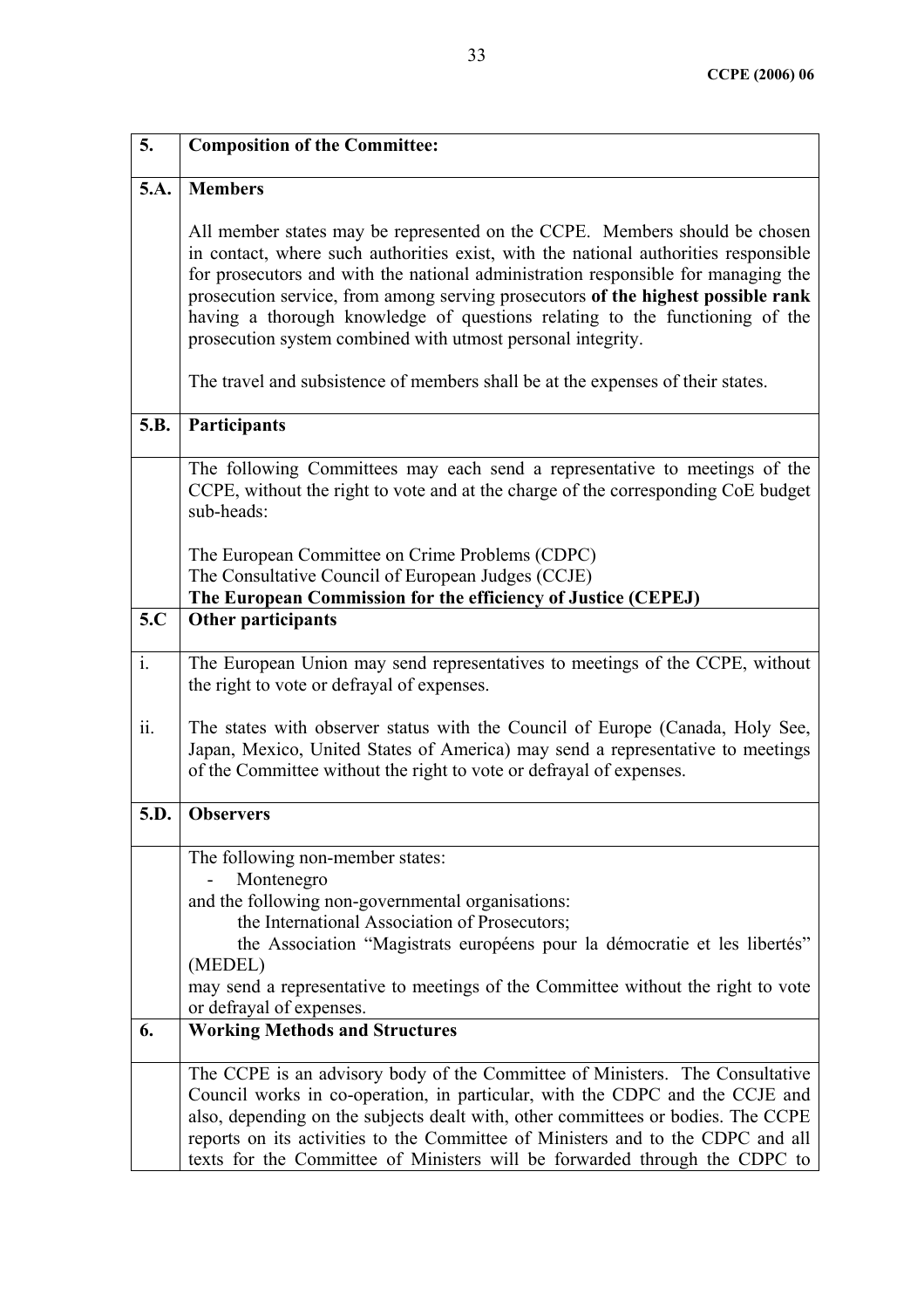|    | ensure proper coordination and consistency on matters relating to criminal justice<br>policy.                                                                                                                                                                                                                       |
|----|---------------------------------------------------------------------------------------------------------------------------------------------------------------------------------------------------------------------------------------------------------------------------------------------------------------------|
|    | In order to discharge its terms of reference, the CCPE will be assisted by a Bureau<br>of eleven members appointed by the CCPE. The Bureau shall provide assistance as<br>requested by the CCPE and to this end, the Bureau may seek the advice of external<br>experts and have recourse to studies by consultants. |
|    | The travel and subsistence expenses of the Bureau members will be paid by the<br>Council of Europe.                                                                                                                                                                                                                 |
| 7. | <b>Duration</b>                                                                                                                                                                                                                                                                                                     |
|    | These terms of reference will expire on 31.12.2008.                                                                                                                                                                                                                                                                 |